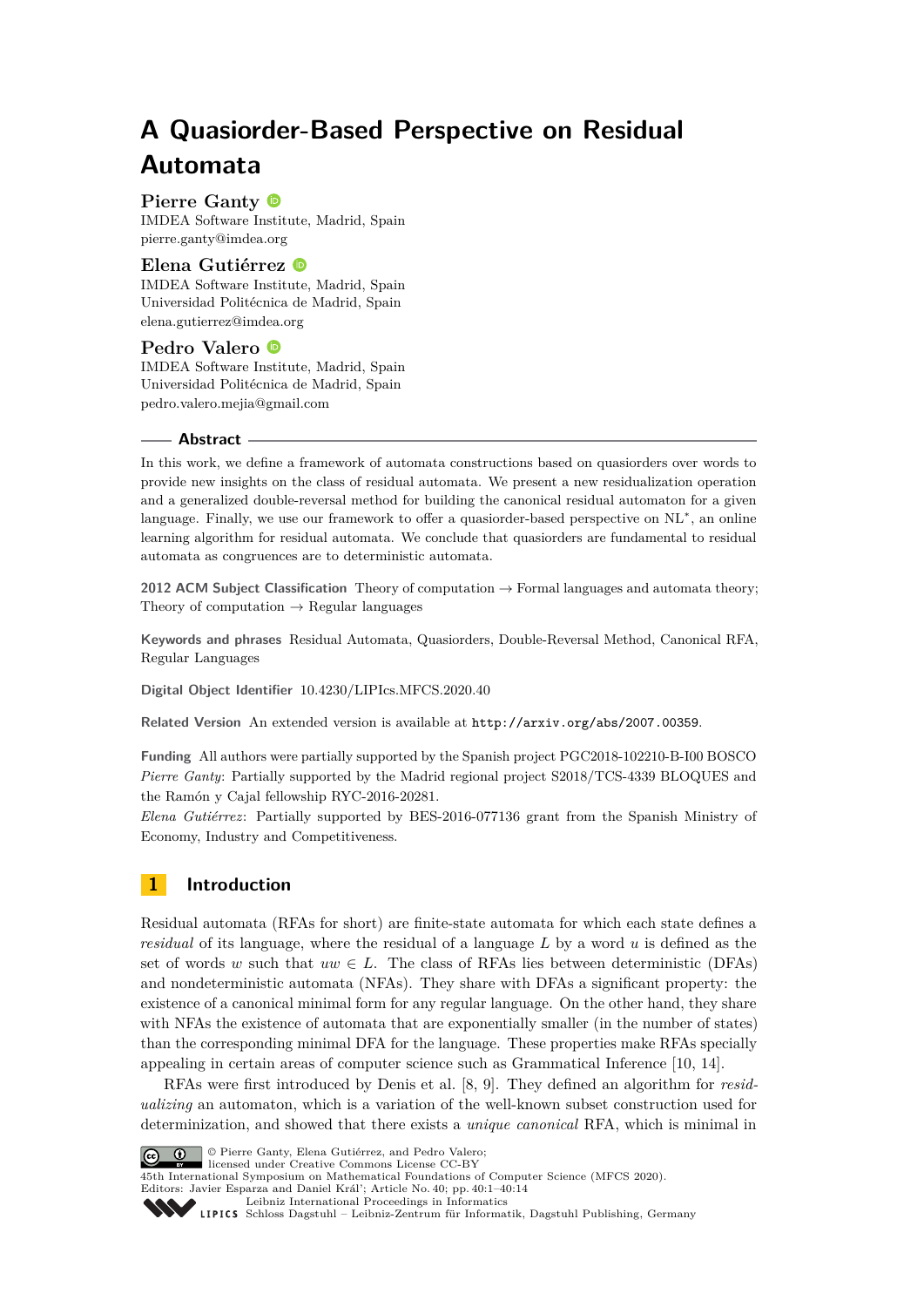## **40:2 A Quasiorder-Based Perspective on Residual Automata**

the number of states, for every regular language. Moreover, they showed that the residual-equivalent of the double-reversal method [\[4\]](#page-12-0) holds, i.e. residualizing an automaton  $\mathcal N$  whose reverse is residual yields the canonical RFA for the language accepted by  $\mathcal{N}$ .

Later, Tamm [\[16\]](#page-13-5) generalized the double-reversal method for RFAs by giving a sufficient and necessary condition that guarantees that the residualization operation defined by Denis et al. [\[9\]](#page-13-3) yields the canonical RFA. In fact, this generalization comes in the same lines as that of Brzozowski and Tamm [\[5\]](#page-12-1) for the double-reversal method for building the minimal DFA.

These results evidence the existence of a relationship between RFAs and DFAs. In fact, a connection between these two classes of automata was already established by Myers et al. [\[1,](#page-12-2) [15\]](#page-13-6) from a category-theoretical point of view. Concretely, they [\[1\]](#page-12-2) use this perspective to address the residual-equivalent of the double-reversal method proposed by Denis et al. [\[9\]](#page-13-3) to obtain the canonical RFA.

In this work we evidence this connection between RFAs and DFAs from the point of view of quasiorders over words. Specifically, we show that *quasiorders* are fundamental to RFAs as *congruences* are for DFAs.

Previously, we studied the problem of building DFAs using congruences, i.e., equivalence relations over words with good properties w.r.t. concatenation [\[11\]](#page-13-7). This way, we derived several well-known results about minimization of DFAs, including the double-reversal method and its generalization by Brzozowski and Tamm [\[5\]](#page-12-1). While the use of congruences over words suited for the construction of a subclass of residual automata, namely, *deterministic* automata, these are no longer useful to describe the more general class of *nondeterministic* residual automata. By moving from *congruences* over words to *quasiorders*, we are able to introduce nondeterminism in our automata constructions.

We consider quasiorders with good properties w.r.t. *right* and *left* concatenation. In particular, we define the so-called right *language-based* quasiorder, whose definition relies on a given regular language; and the right *automata-based* quasiorder, whose definition relies on a finite representation of the language, i.e., an automaton. We also give counterpart definitions for quasiorders that behave well with respect to *left* concatenation. Relying on quasiorders that *preserve* a given regular language, i.e., the closure of the language w.r.t. the quasiorder coincides with the language, we will provide a framework of finite-state automata constructions for the language.

When instantiating our automata constructions using the right language-based quasiorder, we obtain the canonical RFA for the given language; while using the right automata-based quasiorder yields an RFA for the language accepted by the automaton that has, at most, as many states as the RFA obtained by the residualization operation defined by Denis et al. [\[9\]](#page-13-3). Similarly, *left* automata-based and language-based quasiorders yield co-residual automata, i.e., automata whose reverse is residual.

Our quasiorder-based framework allows us to give a simple correctness proof of the double-reversal method for building the canonical RFA. Moreover, it allows us to generalize this method in the same fashion as Brzozowski and Tamm [\[5\]](#page-12-1) generalized the double-reversal method for building the minimal DFA. Specifically, we give a characterization of the class of automata for which our automata-based quasiorder construction yields the canonical RFA.

We compare our characterization with the class of automata, defined by Tamm [\[16\]](#page-13-5), for which the residualization operation of Denis et al. [\[9\]](#page-13-3) yields the canonical RFA and show that her class of automata is strictly contained in the class we define. Furthermore, we highlight the connection between the generalization of Brzozowski and Tamm [\[5\]](#page-12-1) and the one of Tamm [\[16\]](#page-13-5) for the double-reversal methods for DFAs and RFAs, respectively.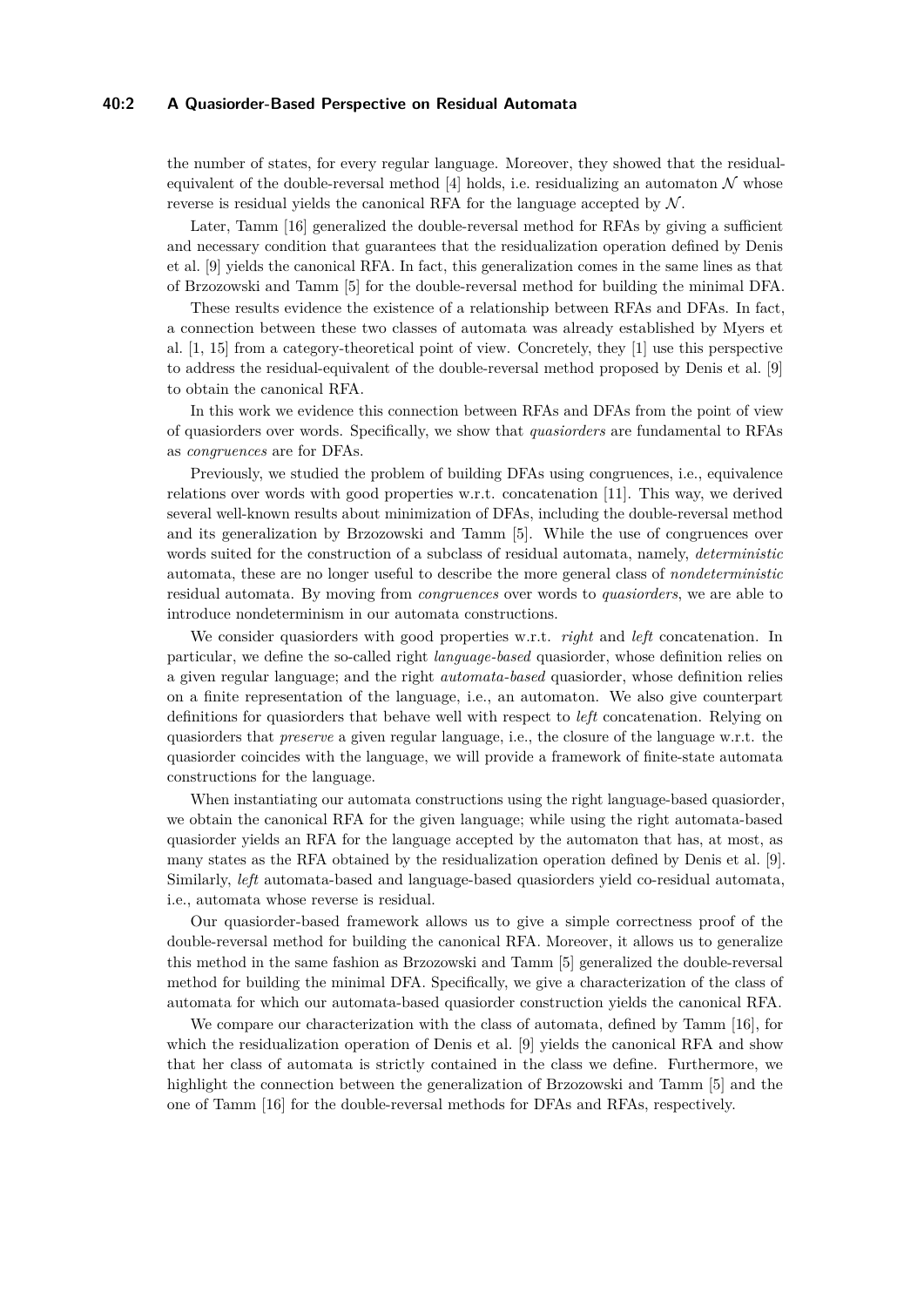#### **P. Ganty, E. Gutiérrez, and P. Valero 40:3 Allerty 10:3 40:3 40:3**

Finally, we revisit the problem of learning residual automata from a quasiorder-based perspective. Specifically, we observe that the NL<sup>∗</sup> algorithm defined by Bollig et al. [\[3\]](#page-12-3), inspired by the popular Angluin's  $L^*$  algorithm for learning DFAs [\[2\]](#page-12-4), can be seen as an algorithm that starts from a quasiorder and refines it at each iteration. At the end of each iteration, the automaton built by NL<sup>∗</sup> coincides with our quasiorder-based automata construction applied to the refined quasiorder.

**Structure of the paper.** After preliminaries in Section [2,](#page-2-0) we introduce in Section [3](#page-3-0) automata constructions based on quasiorders and establish the duality between these constructions when using right and left quasiorders. We instantiate these constructions in Section [4](#page-5-0) with the language-based and automata-based quasiorders and study the relations between the resulting automata. As a consequence, we derive in Section [5](#page-7-0) a generalization of the doublereversal method for building the canonical RFA for a language. In addition, we show a novel quasiorder-based perspective on the NL<sup>∗</sup> algorithm for learning residual automata in Section [6.](#page-10-0) For space reasons, a formal description of the NL<sup>∗</sup> algorithm as well as supplementary results, including the pseudocode of our quasiorder-based version of NL<sup>∗</sup> , and missing proofs are deferred to the extended version of this paper [\[12\]](#page-13-8).

## <span id="page-2-0"></span>**2 Preliminaries**

**Languages.** Let  $\Sigma$  be a finite nonempty *alphabet* of symbols. Given a word  $w \in \Sigma^*$ , we will use |w| to denote the *length* of *w*. We denote  $w^R$  the *reverse* of *w*. Given a language  $L \subseteq \Sigma^*$ ,  $L^R \stackrel{\text{def}}{=} \{w^R \mid w \in L\}$  denotes the *reverse language* of *L* and  $L^c$ , its *complement* language.

We denote the left (resp. right) quotient of *L* by a word *u*, also known as *residual*, as  $u^{-1}L \stackrel{\text{def}}{=} \{w \in \Sigma^* \mid uw \in L\}$  (resp.  $Lu^{-1} \stackrel{\text{def}}{=} \{w \in \Sigma^* \mid wu \in L\}$ ). Denis et al. [\[9\]](#page-13-3) defined the notion of *composite* and *prime* residuals that we extend to right quotients as follows. A left (resp. right) quotient  $u^{-1}L$  (resp.  $Lu^{-1}$ ) is *composite* iff it is the union of all the left (resp. right) quotients that it strictly contains, i.e.  $u^{-1}L = \bigcup_{x \in \Sigma^*, x^{-1}L \subsetneq u^{-1}L} x^{-1}L$  (resp.  $Lu^{-1} = \bigcup_{x \in \Sigma^*} Lx^{-1} \subsetneq Lu^{-1}$  *Lx*<sup>-1</sup>). Otherwise, we say the quotient is *prime*.

**Automata.** A *(nondeterministic) finite-state automaton* (NFA for short), or simply *automaton*, is a 5-tuple  $\mathcal{N} = (Q, \Sigma, \delta, I, F)$ , where *Q* is a finite set of *states*,  $\Sigma$  is an alphabet,  $I \subseteq Q$  are the *initial* states,  $F \subseteq Q$  are the *final* states, and  $\delta : Q \times \Sigma \to \wp(Q)$  is the *transition* function, where  $\wp(Q)$  denotes the powerset w.r.t.  $Q$ . We denote the *extended transition function* from  $\Sigma$  to  $\Sigma^*$  by  $\hat{\delta}$ , defined in the usual way, and, given  $w \in \Sigma^*$  and  $S \in \wp(Q)$ , we define  $\text{post}_{w}^{\mathcal{N}}(S) \stackrel{\text{def}}{=} \{q \in Q \mid \exists q' \in S, q \in \hat{\delta}(q',w)\}\$ and  $\text{pre}_{w}^{\mathcal{N}}(S) \stackrel{\text{def}}{=} \{q \in Q \mid \exists q' \in S, q' \in \hat{\delta}(q,w)\}.$ 

Given  $S, T \subseteq Q$ ,  $W_{S,T}^{\mathcal{N}} \stackrel{\text{def}}{=} \{w \in \Sigma^* \mid \exists q \in S, q' \in T, q' \in \hat{\delta}(q, w)\}.$  In particular, when  $S = \{q\}$  and  $T = F$ , we say that  $W_{q,F}^{\mathcal{N}}$  is the right language of state q. Likewise, when  $S = I$  and  $T = \{q\}$ , we say that  $W_{I,q}^{\mathcal{N}}$  is the *left language* of state *q*. In general, we omit the automaton  $N$  from the superscript when it is clear from the context. We say that a state  $q$ is *unreachable* iff  $W_{I,q}^{\mathcal{N}} = \varnothing$  and we say that *q* is *empty* iff  $W_{q,F}^{\mathcal{N}} = \varnothing$ . Finally, the language accepted by an automaton  $\mathcal{N}$  is  $\mathcal{L}(\mathcal{N}) = \bigcup_{q \in I} W_{q,F}^{\mathcal{N}} = \bigcup_{q \in F} W_{I,q}^{\mathcal{N}} = W_{I,F}^{\mathcal{N}}$ .

The NFA  $\mathcal{N}' = (Q', \Sigma, \delta', I', F')$  is a *sub-automaton* of  $\mathcal{N}$  iff  $Q' \subseteq Q, I' \subseteq I, F' \subseteq F$  and  $q' \in \delta'(q, a) \Rightarrow q' \in \delta(q, a)$  with  $q, q' \in Q$  and  $a \in \Sigma$ . The *reverse* of N, denoted by  $\mathcal{N}^R$ , is defined as  $\mathcal{N}^R = (Q, \Sigma, \delta_r, F, I)$  where  $q \in \delta_r(q', a)$  iff  $q' \in \delta(q, a)$ . Clearly,  $\mathcal{L}(\mathcal{N})^R = \mathcal{L}(\mathcal{N}^R)$ .

**Residual Automata.** A *residual finite-state automaton* (RFA for short) is an NFA such that the right language of each state is a left quotient of the accepted language. We write RFA instead of RFSA [\[9\]](#page-13-3) to be consistent with the abbreviations NFA and DFA. Formally, an RFA is an automaton  $\mathcal{N} = (Q, \Sigma, \delta, I, F)$  such that  $\forall q \in Q, \exists u \in \Sigma^*, W_{q,F}^{\mathcal{N}} = u^{-1} \mathcal{L}(\mathcal{N}).$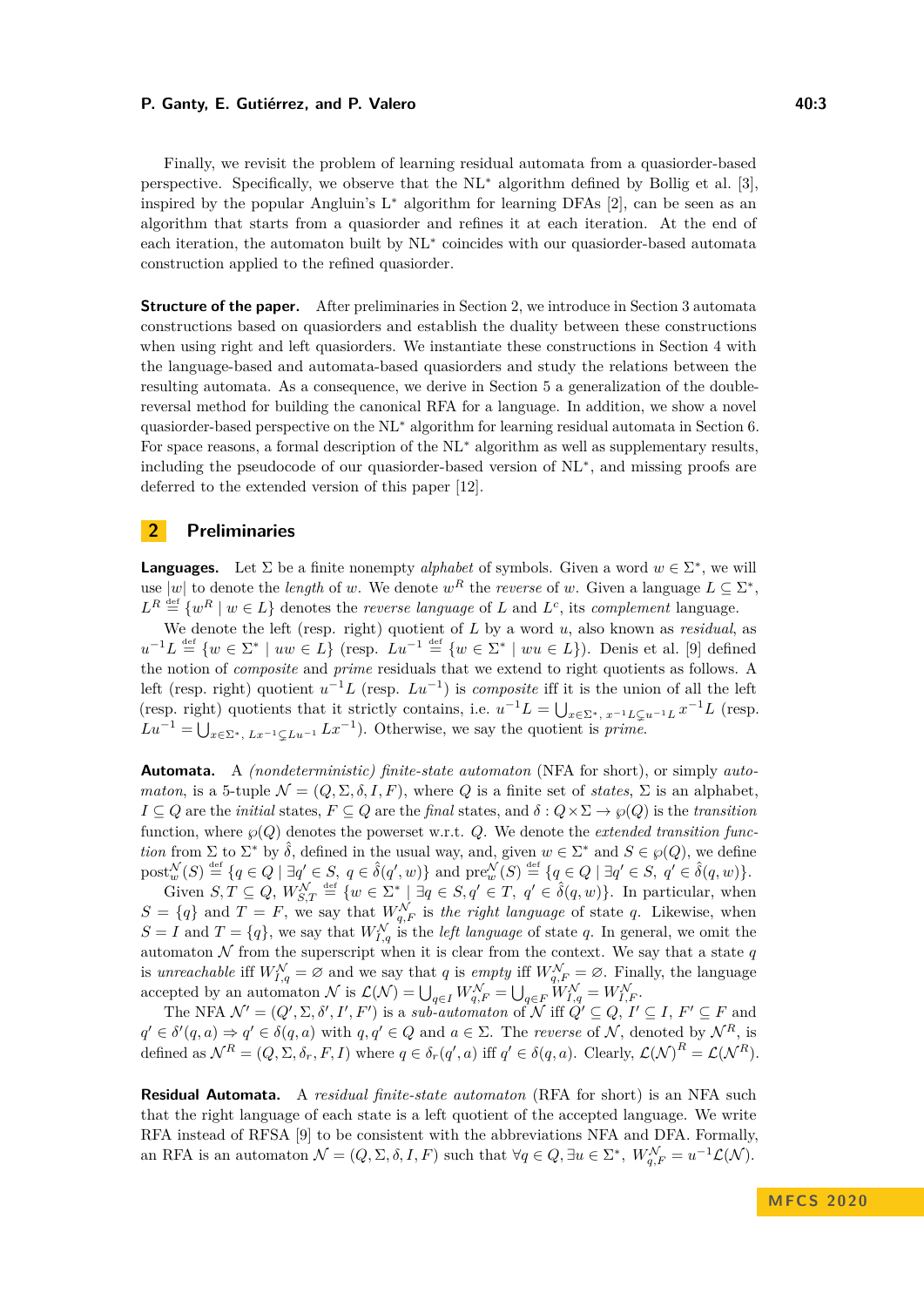#### **40:4 A Quasiorder-Based Perspective on Residual Automata**

We say an automaton is *co-residual* (co-RFA for short) if its reverse is an RFA, i.e.,  $\forall q \in Q, \exists u \in \Sigma^*, \ W_{I,q}^{\mathcal{N}} = \mathcal{L}(\mathcal{N})u^{-1}.$  We say  $u \in \Sigma^*$  is a *characterizing word* for  $q \in Q$  iff  $W_{q,F}^{\mathcal{N}} = u^{-1}\mathcal{L}(\mathcal{N})$  and we say  $\mathcal N$  is *consistent* iff every state *q* is reachable by a characterizing word for *q*. Moreover,  $\mathcal N$  is *strongly consistent* iff every state *q* is reachable by every characterizing word of *q*.

Denis et al. [\[9\]](#page-13-3) define a *residualization* operation that, given NFA  $N$ , builds an RFA  $N^{\text{res}}$ such that  $\mathcal{L}(\mathcal{N}^{\text{res}}) = \mathcal{L}(\mathcal{N})$ . Let  $\mathcal{N} = (Q, \Sigma, \delta, I, F)$  be an NFA and  $u \in \Sigma^*$ , the set  $\text{post}_{u}^{\mathcal{N}}(I)$ is coverable iff  $\text{post}_{u}^{\mathcal{N}}(I) = \bigcup_{x \in \Sigma^*} \text{post}_{x}^{\mathcal{N}}(I) \subsetneq \text{post}_{u}^{\mathcal{N}}(I)$   $\text{post}_{x}^{\mathcal{N}}(I)$ . Define  $\mathcal{N}^{\text{res}} \stackrel{\text{def}}{=} (\widetilde{Q}, \Sigma, \widetilde{\delta}, \widetilde{I}, \widetilde{F})$ as an RFA with  $\widetilde{Q} = \{\text{post}_{u}^{\mathcal{N}}(I) \mid u \in \Sigma^* \wedge \text{post}_{u}^{\mathcal{N}}(I) \text{ is not coverable}\}, \widetilde{I} = \{S \in \widetilde{Q} \mid S \subseteq I\},\$  $\widetilde{F} = \{ S \in \widetilde{Q} \mid S \cap F \neq \varnothing \}$  and  $\widetilde{\delta}(S, a) = \{ S' \in \widetilde{Q} \mid S' \subseteq \delta(S, a) \}$  for every  $S \in \widetilde{Q}$  and  $a \in \Sigma$ .

Finally, the *canonical* RFA for a regular language L is the RFA  $\mathcal{C} \stackrel{\text{def}}{=} (Q, \Sigma, \delta, I, F)$  with  $Q = \{u^{-1}L \mid u \in \Sigma^* \wedge u^{-1}L \text{ is prime}\}, I = \{u^{-1}L \in Q \mid u^{-1}L \subseteq L\}, F = \{u^{-1}L \in Q \mid \varepsilon \in u^{-1}L\}$ and  $\delta(u^{-1}L, a) = \{v^{-1}L \in Q \mid v^{-1}L \subseteq a^{-1}(u^{-1}L)\}$  for every  $u^{-1}L \in Q$  and  $a \in \Sigma$ . As shown by Denis et al. [\[9\]](#page-13-3), the canonical RFA is a strongly consistent RFA and it is the minimal (in number of states) RFA such that  $\mathcal{L}(\mathcal{N}) = L$ . Moreover, the canonical RFA is maximal in the number of transitions.

**Quasiorders.** A *quasiorder* over  $\Sigma^*$  (qo for short)  $\preccurlyeq$  is a reflexive and transitive binary relation over  $\Sigma^*$ . A *symmetric* qo is called an *equivalence relation*. A quasiorder  $\preccurlyeq$  is a *right (resp. left) quasiorder* and we denote it  $\preccurlyeq^r$  (resp.  $\preccurlyeq^{\ell}$ ) iff for all  $u, v \in \Sigma^*$ , we have that  $u \preccurlyeq v \Rightarrow ua \preccurlyeq va$  (resp.  $u \preccurlyeq v \Rightarrow au \preccurlyeq av$ ), for all  $a \in \Sigma$ . For example, the quasioneer defined by  $u \preccurlyeq_{\text{len}} v \stackrel{\text{def}}{\iff} |u| \leq |v|$ , is a left and right qo but not an equivalence relation.

Given two qo's  $\preccurlyeq$  and  $\preccurlyeq'$ , we say that  $\preccurlyeq$  is *finer* than  $\preccurlyeq'$  (or  $\preccurlyeq'$  is *coarser* than  $\preccurlyeq$ ) iff  $\leq$   $\leq$   $\leq$ '. For every qo  $\leq$ , we define its *strict* version as:  $u \lt v \stackrel{\text{def}}{\iff} u \leq v \wedge v \nleq u$  and we define  $(\preccurlyeq)^{-1}$  as:  $u(\preccurlyeq)^{-1}$   $v \iff v \preccurlyeq u$ . Note that every  $q_0 \preccurlyeq u$  induces an equivalence relation defined as  $\sim \frac{\text{def}}{\epsilon} \leq \epsilon \cap (\leq 1)^{-1}$ .

We adopt the definition of *closure* of a subset of  $S \subseteq \Sigma^*$  w.r.t. a qo  $\preccurlyeq$  introduced by de Luca and Varricchio [\[7\]](#page-13-9). Concretely, given a qo  $\preccurlyeq$  on  $\Sigma^*$  and a subset  $S \subseteq \Sigma^*$ , we define the *upper closure* (or simply *closure*) of *S* w.r.t.  $\preccurlyeq$  as  $cl_{\preccurlyeq}(S) \stackrel{\text{def}}{=} \{w \in \Sigma^* \mid \exists x \in S, x \preccurlyeq w\}.$ We say that  $cl_{\preccurlyeq}(S)$  is a *principal* iff  $cl_{\preccurlyeq}(S) = cl_{\preccurlyeq}(\{u\})$ , for some  $u \in \Sigma^*$ . In that case, we write  $cl_{\preccurlyeq}(u)$  instead of  $cl_{\preccurlyeq}(\{u\})$ . Note that,  $cl_{\preccurlyeq}(u) = cl_{\preccurlyeq}(v)$ , for all  $v \in \Sigma^*$  such that  $u \sim v$ . Finally, given a language  $L \subseteq \Sigma^*$ , we say that a qo  $\preccurlyeq$  is *L*-preserving iff  $cl_{\preccurlyeq}(L) = L$ .

## <span id="page-3-0"></span>**3 Automata Constructions from Quasiorders**

We will consider right and left quasiorders on  $\Sigma^*$  (and their corresponding closures) and we will use them to define RFAs constructions for regular languages. The following lemma gives a characterization of right and left quasiorders.

- I **Lemma 1.** *The following properties hold:*
- **1.**  $\preccurlyeq^r$  *is a right quasiorder iff*  $cl_{\preccurlyeq^r}(u)v \subseteq cl_{\preccurlyeq^r}(uv)$ *, for all*  $u, v \in \Sigma^*$ *.*
- 2.  $\preccurlyeq^{\ell}$  *is a left quasiorder iff*  $v \text{ cl}_{\preccurlyeq^{\ell}}(u) \subseteq \text{ cl}_{\preccurlyeq^{\ell}}(vu)$ *, for all*  $u, v \in \Sigma^*$ *.*

Given a regular language *L*, we are interested in left and right quasiorders that are *L*preserving. We will use the principals of these quasiorders as states of automata constructions that yield RFAs and co-RFAs accepting the language *L*. Therefore, in the sequel, we will only consider quasiorders that induce a finite number of principals, i.e., quasiorders  $\preccurlyeq$  such that the induced equivalence  $\sim \frac{def}{=} \preccurlyeq \cap (\preccurlyeq)^{-1}$  has finite index.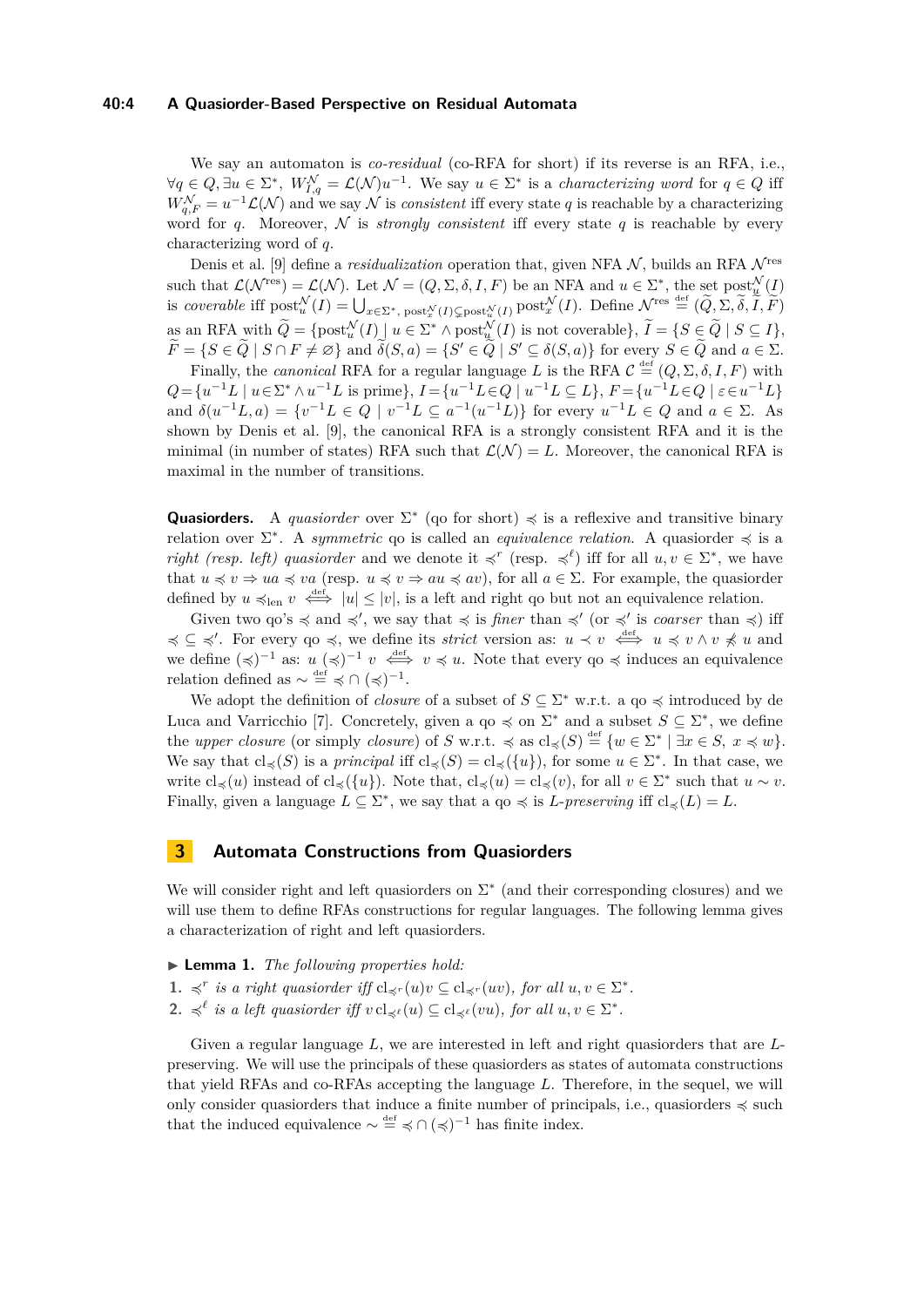#### **P. Ganty, E. Gutiérrez, and P. Valero 40:5 Allerty 10:5 40:5 40:5**

Next, we introduce the notion of *L-composite principals* which, intuitively, correspond to states of our automata constructions that can be removed without altering the language accepted by the automata.

**Definition 2** (*L*-Composite Principal). Let *L* be a regular language and let  $\preccurlyeq^r$  (resp.  $\preccurlyeq^{\ell}$ ) *be a right (resp. left) quasiorder on*  $\Sigma^*$ *. Given*  $u \in \Sigma^*$ *, the principal*  $\text{cl}_{\preceq^r}(u)$  *(resp.*  $\text{cl}_{\preceq^{\ell}}(u)$ ) *is L-*composite *iff*

$$
u^{-1}L = \bigcup_{x \in \Sigma^*, x \prec^r u} x^{-1}L \qquad (\text{resp. } Lu^{-1} = \bigcup_{x \in \Sigma^*, x \prec^{\ell} u} Lx^{-1})
$$

*If*  $cl_{\preccurlyeq r}(u)$  *(resp.*  $cl_{\preccurlyeq \ell}(u)$ *) is not L*-composite then it is *L*-prime.

We sometimes use the terms *composite* and *prime principal* when the language *L* is clear from the context. Observe that, if  $cl_{\preccurlyeq r}(u)$  is *L*-composite, for some  $u \in \Sigma^*$ , then so is  $cl_{\preccurlyeq r}(v)$ , for every  $v \in \Sigma^*$  such that  $u \sim^r v$ . The same holds for a left quasioner  $\preccurlyeq^\ell$ .

Given a regular language L and a right quasiorder  $\preccurlyeq^r$  that is L-preserving, the following automata construction yields an RFA that accepts exactly the language *L*.

<span id="page-4-0"></span>**Definition 3** (Automata construction  $H^r(\preccurlyeq^r, L)$ ). Let  $\preccurlyeq^r$  be a right quasiorder and let  $L \subseteq \Sigma^*$  *be a language. Define the automaton*  $H^r(\preccurlyeq^r, L) \stackrel{\text{def}}{=} (Q, \Sigma, \delta, I, F)$  *where*  $Q = \{cl_{\preccurlyeq^r}(u) \mid$  $u \in \Sigma^*$ ,  $cl_{\preccurlyeq r}(u)$  is L-prime},  $I = \{ cl_{\preccurlyeq r}(u) \in Q \mid \varepsilon \in cl_{\preccurlyeq r}(u) \}$ ,  $F = \{ cl_{\preccurlyeq r}(u) \in Q \mid u \in L \}$  $\partial$  *and*  $\delta$ (cl<sub> $\preccurlyeq$ </sub>  $r(u), a$ ) = {cl<sub> $\preccurlyeq$ </sub>  $r(v) \in Q$  | cl<sub> $\preccurlyeq$ </sub>  $r(u)$   $a \subseteq c$ l<sub> $\preccurlyeq$ </sub> $r(v)$ } *for all*  $c$ l<sub> $\preccurlyeq$  $r(u) \in Q, a \in \Sigma$ *.*</sub>

<span id="page-4-2"></span>► **Lemma 4.** *Let*  $L \subseteq \Sigma^*$  *be a regular language and let*  $\preccurlyeq^r$  *be a right L*-preserving quasiorder. *Then*  $H^r(\preccurlyeq^r, L)$  *is an RFA such that*  $\mathcal{L}(H^r(\preccurlyeq^r, L)) = L$ .

Given a regular language L and a left L-preserving quasiorder  $\preccurlyeq^{\ell}$ , we can give a similar automata construction of a co-RFA that recognizes exactly the language *L*.

<span id="page-4-1"></span>▶ **Definition 5** (Automata construction  $H^{\ell}(\preccurlyeq^{\ell}, L)$ ). Let  $\preccurlyeq^{\ell}$  be a left quasiorder and let  $L \subseteq \Sigma^*$ *be a language. Define the automaton*  $H^{\ell}(\preccurlyeq^{\ell}, L) = (Q, \Sigma, \delta, I, F)$  where  $Q = \{cl_{\preccurlyeq^{\ell}}(u) \mid$  $u \in \Sigma^*, \ \mathrm{cl}_{\preccurlyeq \ell}(u) \ \text{is } L\text{-prime}\}, I = \{\mathrm{cl}_{\preccurlyeq \ell}(u) \in Q \mid u \in L\}, F = \{\mathrm{cl}_{\preccurlyeq \ell}(u) \in Q \mid \varepsilon \in \mathrm{cl}_{\preccurlyeq \ell}(u)\},$  $\text{and } \delta(\text{cl}_{\preceq^\ell}(u), a) = \{\text{cl}_{\preceq^\ell}(v) \in Q \mid a \text{ cl}_{\preceq^\ell}(v) \subseteq \text{cl}_{\preceq^\ell}(u)\}\ \text{for all } \text{cl}_{\preceq^\ell}(u) \in Q, a \in \Sigma.$ 

<span id="page-4-3"></span>**► Lemma 6.** Let  $L \subseteq \Sigma^*$  be a language and let  $\preccurlyeq^{\ell}$  be a left *L*-preserving quasiorder. Then  $H^{\ell}(\preccurlyeq^{\ell}, L)$  *is a co-RFA such that*  $\mathcal{L}(H^{\ell}(\preccurlyeq^{\ell}, L)) = L$ .

Observe that the automaton  $H^r = H^r(\preccurlyeq^r, L)$  (resp.  $H^\ell = H^\ell(\preccurlyeq^\ell, L)$ ) is *finite*, since we assume  $\preccurlyeq^r$  (resp.  $\preccurlyeq^\ell$ ) induces a finite number of principals. Note also that H<sup>r</sup> (resp. H<sup> $\ell$ </sup>) possibly contains empty (resp. unreachable) states but no state is unreachable (resp. empty).

Moreover, notice that by keeping all principals of  $\preccurlyeq^r$  (resp.  $\preccurlyeq^\ell$ ) as states, instead of only the prime ones as in Definition [3](#page-4-0) (resp. Definition [5\)](#page-4-1), we would obtain an RFA (resp. a co-RFA) with (possibly) more states that also recognizes *L*.

The following lemma shows that  $H^r$  and  $H^\ell$  inherit the left-right duality between  $\preccurlyeq^r$  and  $\preccurlyeq^\ell$  through the reverse operation.

<span id="page-4-4"></span>► Lemma 7. Let  $\preccurlyeq^r$  and  $\preccurlyeq^{\ell}$  be a right and a left quasiorder, respectively, and let  $L \subseteq \Sigma^*$  be a language. If  $u \preccurlyeq^r v \Leftrightarrow u^R \preccurlyeq^{\ell} v^R$  then  $H^r(\preccurlyeq^r, L)$  is isomorphic to  $(H^{\ell}(\preccurlyeq^{\ell}, L^R))^R$ .

Finally, it follows from the next theorem that given two right *L*-preserving quasiorders,  $\preccurlyeq_1^r$  and  $\preccurlyeq_2^r$ , if  $\preccurlyeq_1^r \subseteq \preccurlyeq_2^r$  then the automaton  $H^r(\preccurlyeq_1^r, L)$  has, at least, as many states as  $H^r(\preccurlyeq_L^r, L)$ . The same holds for left *L*-preserving quasiorders and  $H^{\ell}$ . Observe that this is not obvious since only the *L*-prime principals correspond to states of the automata construction.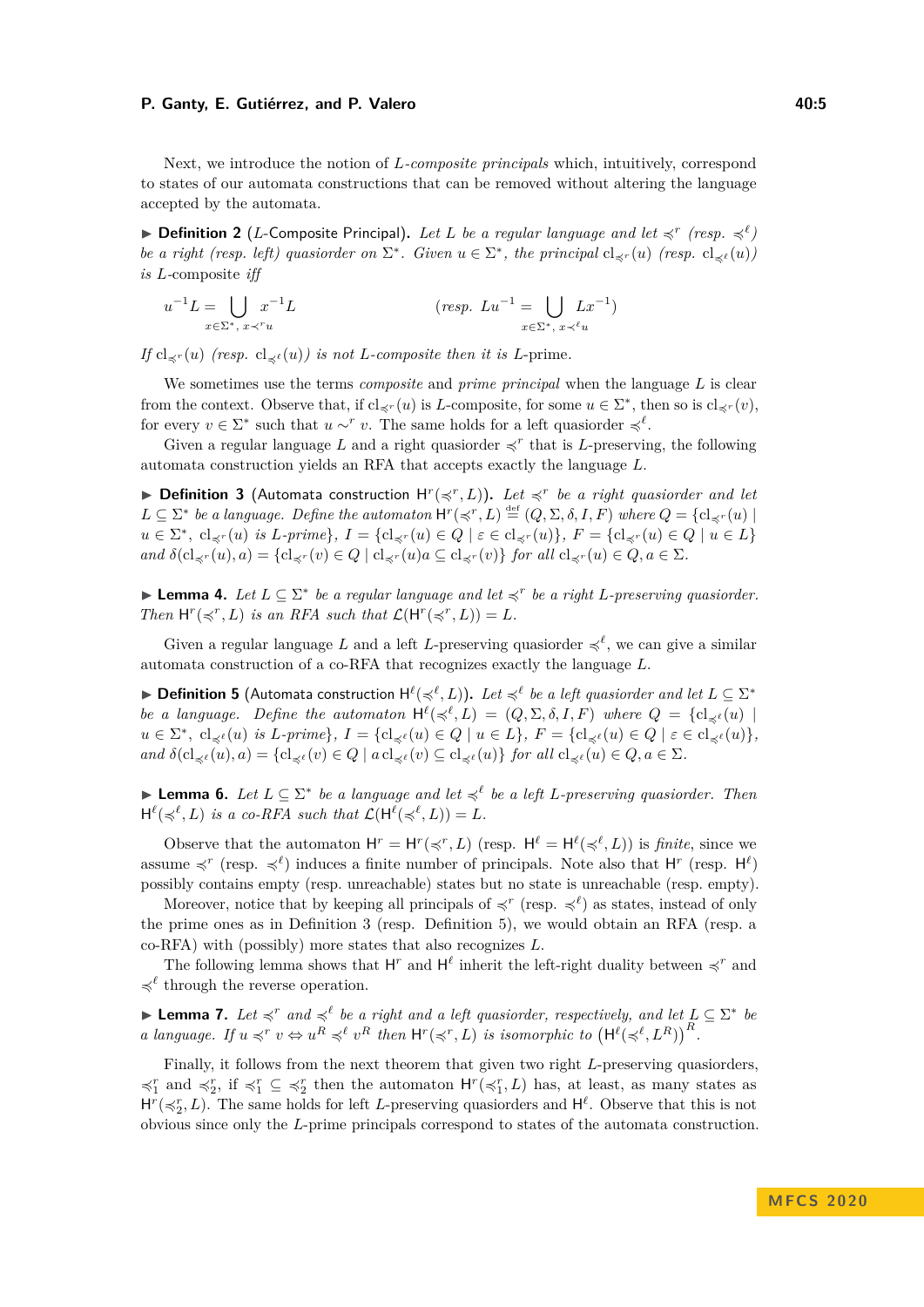<span id="page-5-4"></span>**Theorem 8.** Let  $L \subseteq \Sigma^*$  be a language and let  $\preccurlyeq_1$  and  $\preccurlyeq_2$  be two left or two right *L-preserving quasiorders. If*  $\preccurlyeq_1 \subseteq \preccurlyeq_2$  *then:* 

 $|\{\text{cl}_{\preccurlyeq_1}(u) \mid u \in \Sigma^* \land \text{cl}_{\preccurlyeq_1}(u) \text{ is } L\text{-prime}\}| \geq |\{\text{cl}_{\preccurlyeq_2}(u) \mid u \in \Sigma^* \land \text{cl}_{\preccurlyeq_2}(u) \text{ is } L\text{-prime}\}|.$ 

## <span id="page-5-0"></span>**4 Language-based Quasiorders and their Approximation using NFAs**

In this section we instantiate our automata constructions using two classes of quasiorders, namely, the so-called *Nerode's* quasiorders [\[6\]](#page-13-10), whose definition is based on a given regular language; and the *automata-based* quasiorders, whose definition relies on a given automaton.

<span id="page-5-1"></span>▶ **Definition 9** (Language-based Quasiorders). Let  $u, v \in \Sigma^*$  and let  $L \subseteq \Sigma^*$  be a language. *Define:*

$$
u \preceq_L^r v \stackrel{\text{def}}{\iff} u^{-1}L \subseteq v^{-1}L \qquad \text{Right-language-based Quasiorder}
$$
  
\n
$$
u \preceq_L^\ell v \stackrel{\text{def}}{\iff} Lu^{-1} \subseteq Lv^{-1} \qquad \text{Left-language-based Quasiorder}
$$
 (1)

It is well-known that for every regular language *L* there exists a finite number of quotients  $u^{-1}L$  [\[7\]](#page-13-9) . Therefore, the language-based quasiorders defined above induce a finite number of principals since each principal set is determined by a quotient of *L*.

<span id="page-5-2"></span>► **Definition 10** (Automata-based Quasiorders). Let  $u, v \in \Sigma^*$  and let  $\mathcal{N} = (Q, \Sigma, \delta, I, F)$  be *an NFA. Define:*

$$
u \preccurlyeq_N^r v \stackrel{\text{def}}{\iff} \text{post}_u^{\mathcal{N}}(I) \subseteq \text{post}_v^{\mathcal{N}}(I) \qquad \text{Right-Automata-based Quasiorder} \tag{3}
$$
  

$$
u \preccurlyeq_N^{\ell} v \stackrel{\text{def}}{\iff} \text{pre}_u^{\mathcal{N}}(F) \subseteq \text{pre}_v^{\mathcal{N}}(F) \qquad \text{Left-Automata-based Quasiorder} \tag{4}
$$

Clearly, the automata-based quasiorders induce a finite number of principals since each principal is represented by a subset of the states of  $\mathcal N$ .

<span id="page-5-3"></span>**F** Remark 11. The pairs of quasionders  $\preccurlyeq_L^r \text{ and } \preccurlyeq_N^r \text{ and } \preccurlyeq_N^{\ell}$  from Definitions [9](#page-5-1) and [10](#page-5-2) are dual, i.e.  $u \preccurlyeq_L^r v \Leftrightarrow u^R \preccurlyeq_L^{\ell} v^R$  and  $u \preccurlyeq_N^r v \Leftrightarrow u^R \preccurlyeq_N^{\ell} v^R$ .

The following result shows that the principals of  $\preccurlyeq_N^r$  and  $\preccurlyeq_N^\ell$  can be described, respectively, as intersections of left and right languages of the states of  $\mathcal N$  while the principals of  $\preccurlyeq_L^r$  and  $\preccurlyeq_L^\ell$  correspond to intersections of quotients of  $L.$ 

<span id="page-5-6"></span>► Lemma 12. Let  $\mathcal{N} = (Q, \Sigma, \delta, I, F)$  be an NFA with  $\mathcal{L}(\mathcal{N}) = L$ *. Then, for every*  $u \in \Sigma^*$ *,* 

$$
\begin{aligned}\n\mathbf{cl}_{\preccurlyeq^r_{\mathcal{N}}}(u) &= \bigcap_{q \in \text{post}^{\mathcal{N}}_{u}(I)} W^{\mathcal{N}}_{I,q} & \qquad & \mathbf{cl}_{\preccurlyeq^r_{L}}(u) &= \bigcap_{w \in \Sigma^*, \ w \in u^{-1}L} L w^{-1} \\
\mathbf{cl}_{\preccurlyeq^{\ell}_{\mathcal{N}}}(u) &= \bigcap_{q \in \text{pre}^{\mathcal{N}}_{u}(I)} W^{\mathcal{N}}_{q,F} & \qquad & \mathbf{cl}_{\preccurlyeq^{\ell}_{L}}(u) &= \bigcap_{w \in \Sigma^*, \ w \in L u^{-1}} w^{-1}L \n\end{aligned}
$$

As shown by Ganty et al. [\[13\]](#page-13-11), given an NFA  $\mathcal N$  with  $L = \mathcal L(\mathcal N)$ , the quasiorders  $\preccurlyeq_L^r$  and  $\preccurlyeq^r_\mathcal{N}$  are right *L*-preserving quasiorders, while the quasiorders  $\preccurlyeq^{\ell}_L$  and  $\preccurlyeq^{\ell}_N$  are left *L*-preserving quasiorders. Therefore, by Lemma [4](#page-4-2) and [6,](#page-4-3) our automata constructions applied to these quasiorders yield automata for *L*.

Finally, as shown by de Luca and Varricchio [\[6\]](#page-13-10), we have that  $\preccurlyeq_N^r$  is finer than  $\preccurlyeq_L^r$ , i.e.,  $\preccurlyeq_L^r$   $\subseteq$   $\preccurlyeq_L^r$ . In that sense we say that  $\preccurlyeq_N^r$  *approximates*  $\preccurlyeq_L^r$ . As the following lemma shows, the approximation is precise, i.e.,  $\preccurlyeq^r_{\mathcal{L}} \preccurlyeq^r_{\mathcal{L}}$ , whenever  $\mathcal{N}$  is a co-RFA with no empty states.

<span id="page-5-5"></span>**Example 13.** Let N be a co-RFA with no empty states such that  $L = \mathcal{L}(\mathcal{N})$ . Then  $\preccurlyeq_L^r = \preccurlyeq_N^r$ . *Similarly, if* N *is an RFA with no unreachable states and*  $L = \mathcal{L}(\mathcal{N})$  *then*  $\preccurlyeq_L^{\ell} = \preccurlyeq_N^{\ell}$ *.*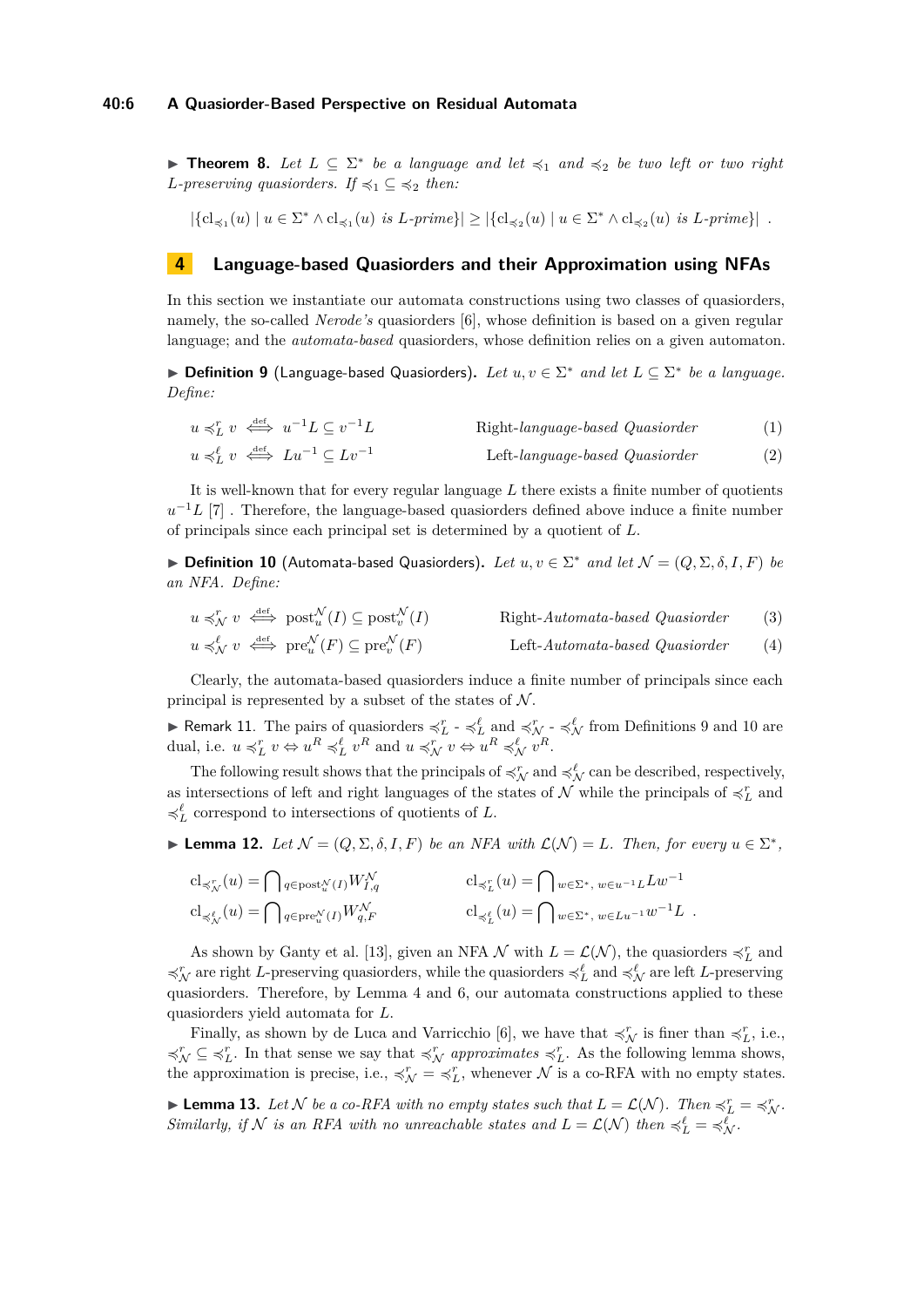<span id="page-6-4"></span>

The upper part of the diagram follows from Theorem [15](#page-6-0) [\(f\)](#page-6-1), the squares follow from Theorem [15](#page-6-0) [\(c\)](#page-6-2) and the bottom curved arc follows from Theorem [15](#page-6-0) [\(b\)](#page-6-3). Incidentally, the diagram shows a new relation which is a consequence of the left-right dualities between  $\preccurlyeq_L^{\ell}$  and  $\preccurlyeq_L^r$ , and  $\preccurlyeq_N^{\ell}$  and  $\preccurlyeq_N^r$ .  $\textsf{Can}^{\ell}(\mathcal{L}(\mathcal{N}^R))$  is isomorphic to  $\textsf{Res}^{\ell}(\textsf{Res}^r(\mathcal{N}^R)).$ 

**Figure 1** Relations between the constructions  $\text{Res}^{\ell}$ ,  $\text{Res}^r$ ,  $\text{Can}^{\ell}$  and  $\text{Can}^r$ . Note that constructions  $\text{Can}^r$  and  $\text{Can}^{\ell}$  are applied to the language accepted by the automaton in the origin of the labeled arrow while constructions  $\text{Res}^r$  and  $\text{Res}^\ell$  are applied directly to the automaton.

## **4.1 Automata Constructions**

In what follows, we will use  $\mathsf{Can}^r,\mathsf{Can}^\ell$  and  $\mathsf{Res}^r,\mathsf{Res}^\ell$  to denote the constructions  $\mathsf{H}^r,\mathsf{H}^\ell$ when applied, respectively, to the language-based quasiorders induced by a regular language and the automata-based quasiorders induced by an NFA.

<span id="page-6-5"></span> $\blacktriangleright$  **Definition 14.** Let N be an NFA accepting the language  $L = \mathcal{L}(\mathcal{N})$ . Define:

| $\mathsf{Can}^r(L) \stackrel{\scriptscriptstyle\rm def}{=} \mathsf{H}^r({\preccurlyeq_L^r,L})$      | $\operatorname{Res}^r(\mathcal{N}) \stackrel{\text{def}}{=} H^r(\preccurlyeq_{\mathcal{N}}^r, L)$                  |
|-----------------------------------------------------------------------------------------------------|--------------------------------------------------------------------------------------------------------------------|
| $\mathsf{Can}^{\ell}(L) \stackrel{\text{\tiny def}}{=} \mathsf{H}^{\ell}(\preccurlyeq_L^{\ell}, L)$ | $\operatorname{Res}^{\ell}(\mathcal{N}) \stackrel{\text{def}}{=} H^{\ell}(\preccurlyeq_{\mathcal{N}}^{\ell}, L)$ . |

Given an NFA N accepting the language  $L = \mathcal{L}(\mathcal{N})$ , all constructions in the above definition yield automata accepting *L*. However, while the constructions using the right quasiorders result in RFAs, those using left quasiorders result in co-RFAs. Furthermore, it follows from Remark [11](#page-5-3) and Lemma [7](#page-4-4) that  $\text{Can}^{\ell}(L)$  is isomorphic to  $(\text{Can}^{r}(L^{R}))^{R}$  and  $\operatorname{Res}^{\ell}(\mathcal{N})$  is isomorphic to  $(\operatorname{Res}^r(\mathcal{N}^R))^R$ .

It follows from Theorem [8](#page-5-4) that the automata  $\text{Res}^r(\mathcal{N})$  and  $\text{Res}^{\ell}(\mathcal{N})$  have more states than  $\textsf{Can}^r(L)$  and  $\textsf{Can}^{\ell}(L)$ , respectively. Intuitively,  $\textsf{Can}^r(L)$  is the minimal RFA for *L*, i.e. it is isomorphic to the canonical RFA for *L*, since  $\preccurlyeq_L^r$  is the coarsest right *L*-preserving quasiorder [\[6\]](#page-13-10). On the other hand, as we evidenced in Example [17,](#page-7-1)  $\text{Res}^r(\mathcal{N})$  is a subautomaton of  $\mathcal{N}^{\text{res}}$  [\[9\]](#page-13-3) for every NFA  $\mathcal{N}$ .

Finally, it follows from Lemma [13](#page-5-5) that residualizing (Res<sup>r</sup>) a co-RFA with no empty states (Res<sup> $\ell$ </sup>(N)) results in the canonical RFA for  $\mathcal{L}(\mathcal{N})$  (Can<sup> $r$ </sup>( $\mathcal{L}(\mathcal{N})$ )).

We formalize all these notions in Theorem [15.](#page-6-0) Figure [1](#page-6-4) summarizes all these connections between the automata constructions given in Definition [14.](#page-6-5)

<span id="page-6-0"></span>**Findment 15.** Let N be an NFA with  $L = \mathcal{L}(\mathcal{N})$ . Then the following properties hold:

(a)  $\mathcal{L}(\text{Can}^r(L)) = \mathcal{L}(\text{Can}^{\ell}(L)) = L = \mathcal{L}(\text{Res}^r(\mathcal{N})) = \mathcal{L}(\text{Res}^{\ell}(\mathcal{N})).$ 

- <span id="page-6-3"></span>(b) Can<sup> $\ell$ </sup>(*L*) *is isomorphic to*  $(Can^r(L^R))^R$ *.*
- <span id="page-6-2"></span>(c) Res<sup> $\ell$ </sup>(N) *is isomorphic to* (Res<sup> $r$ </sup>(N<sup>R</sup>))<sup>R</sup>.
- <span id="page-6-6"></span>**(d)** Can*<sup>r</sup>* (*L*) *is isomorphic to the canonical RFA for L.*

(e) Res<sup>r</sup>(N) is isomorphic to a sub-automaton of  $\mathcal{N}^{res}$  and  $\mathcal{L}(Res^{r}(\mathcal{N})) = \mathcal{L}(\mathcal{N}^{res}) = L$ .

<span id="page-6-1"></span>(f) Res<sup> $r$ </sup>(Res<sup> $\ell$ </sup>( $\mathcal{N}$ )) *is isomorphic to* Can<sup> $r$ </sup>( $L$ ).

Let N be an NFA with  $L = \mathcal{L}(\mathcal{N})$ . If  $\preccurlyeq_L^r = \preccurlyeq_N^r$  then the automata  $\text{Can}^r(L)$  and  $\text{Res}^r(\mathcal{N})$ are isomorphic. The following result shows that the reverse implication also holds.

<span id="page-6-7"></span>**Lemma 16.** Let N be an NFA with  $L = \mathcal{L}(\mathcal{N})$ . Then  $\preccurlyeq_L^r = \preccurlyeq_N^r$  iff Res<sup>r</sup>(N) is isomorphic to  $\operatorname{Can}^r(\mathcal{L}(\mathcal{N}))$ .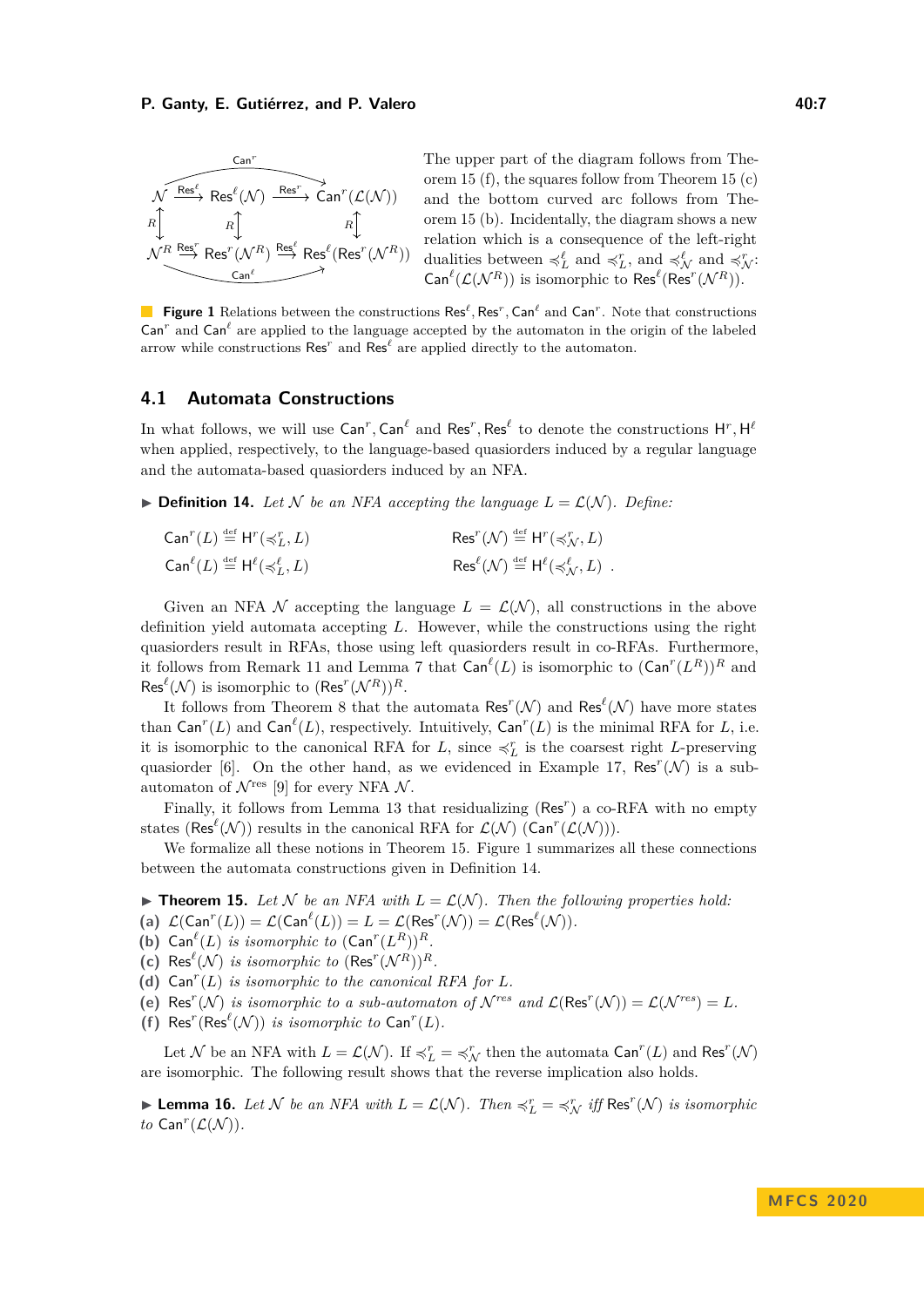<span id="page-7-2"></span>

**Figure 2** An NFA  $\mathcal N$  and the RFAs  $\mathcal N^{\text{res}}$  and Res<sup>r</sup>( $\mathcal N$ ). We omit the empty states for clarity.

The following example illustrates the differences between our residualization operation, Res<sup> $r(N)$ </sup>, and the one defined by Denis et al. [\[9\]](#page-13-3),  $\mathcal{N}^{\text{res}}$ , on a given NFA  $\mathcal{N}$ : the automaton Res<sup> $r(N)$ </sup> has, at most, as many states as  $\mathcal{N}^{\text{res}}$ . This follows from the fact that for every  $u \in \Sigma^*$ , if post $u^{\mathcal{N}}(I)$  is coverable then  $cl_{\preccurlyeq_{\mathcal{N}}^r}(u)$  is composite but *not* vice-versa.

<span id="page-7-1"></span>**Example 17.** Let  $\mathcal{N} = (Q, \Sigma, \delta, I, F)$  be the automata on the left of Figure [2](#page-7-2) and let  $L = \mathcal{L}(\mathcal{N})$ . To build  $\mathcal{N}^{\text{res}}$  we compute  $\text{post}_{u}^{\mathcal{N}}(I)$ , for all  $u \in \Sigma^*$ . Let  $C \stackrel{\text{def}}{=} L^c \setminus \{\varepsilon, a, b, c\}$ .

 $\text{post}_{\varepsilon}^{\mathcal{N}}(I) = \{0\}$   $\text{post}_{a}^{\mathcal{N}}(I) = \{1, 2\}$   $\forall w \in L, \text{ post}_{w}^{\mathcal{N}}(I) = \{5\}$  $\text{post}_{c}^{\mathcal{N}}(I) = \{1, 2, 3, 4\}$   $\text{post}_{b}^{\mathcal{N}}(I) = \{1, 3\}$   $\forall w \in C, \text{ post}_{w}^{\mathcal{N}}(I) = \emptyset$ 

Since none of these sets is coverable by the others, they are all states of  $\mathcal{N}^{\text{res}}$ . The resulting RFA  $\mathcal{N}^{\text{res}}$  is shown in the center of Figure [2.](#page-7-2) On the other hand, let us denote  $cl_{\preccurlyeq r}$  simply by cl. In order to build Res<sup>r</sup>(N) we need to compute the principals cl(*u*), for all  $u \in \Sigma^*$ . By definition of  $\preccurlyeq_N^r$ , we have that  $w \in \text{cl}(u) \Leftrightarrow \text{post}_u^{\mathcal{N}}(I) \subseteq \text{post}_w^{\mathcal{N}}(I)$ . Therefore, we obtain:

$$
cl(\varepsilon) = \{\varepsilon\} \quad cl(a) = \{a, c\} \quad cl(b) = \{b, c\} \quad cl(c) = \{c\} \quad \forall w \in L, cl(w) = L \quad \forall w \in C, cl(w) = \Sigma^*.
$$

Since  $a \prec_N^r c$ ,  $b \prec_N^r c$  and  $\forall w \in \Sigma^*$ ,  $cw \subseteq L \Leftrightarrow (aw \subseteq L \vee bw \subseteq L)$ , it follows that  $\text{cl}(c)$  is *L*-composite. The resulting RFA Res<sup> $r$ </sup>( $\mathcal{N}$ ) is shown on the right of Figure [2.](#page-7-2)

## <span id="page-7-0"></span>**5 Double-Reversal Method for Building the Canonical RFA**

Denis et al. [\[9\]](#page-13-3) show that their residualization operation satisfies the residual-equivalent of the double-reversal method for building the minimal DFA. More specifically, they prove that if an NFA  $\mathcal N$  is a co-RFA with no empty states then their residualization operation applied to N results in the canonical RFA for  $\mathcal{L}(\mathcal{N})$ . As a consequence,  $(((\mathcal{N}^R)^{\text{res}})^R)^{\text{res}}$  is the canonical RFA for  $\mathcal{L}(\mathcal{N})$ .

In this section we first show that the residual-equivalent of the double-reversal method holds within our framework, i.e.  $\text{Res}^r((\text{Res}^r(\mathcal{N}^R))^R)$  is isomorphic to  $\textsf{Can}^r(\mathcal{N})$ . Then, we generalize this method along the lines of the generalization of the double-reversal method for building the minimal DFA given by Brzozowski and Tamm [\[5\]](#page-12-1). To this end, we extend our previous work [\[11\]](#page-13-7) in which we provided a congruence-based perspective on the generalized double-reversal method for DFAs. By moving from congruences to quasiorders, we find a *necessary* and *sufficient* condition on an NFA  $\mathcal N$  so that Res<sup> $r$ </sup>( $\mathcal N$ ) yields the canonical RFA for  $\mathcal{L}(\mathcal{N})$ . Finally, we compare our generalization with the one given by Tamm [\[16\]](#page-13-5).

## **5.1 Double-reversal Method**

We give a simple proof of the double-reversal method for building the canonical RFA.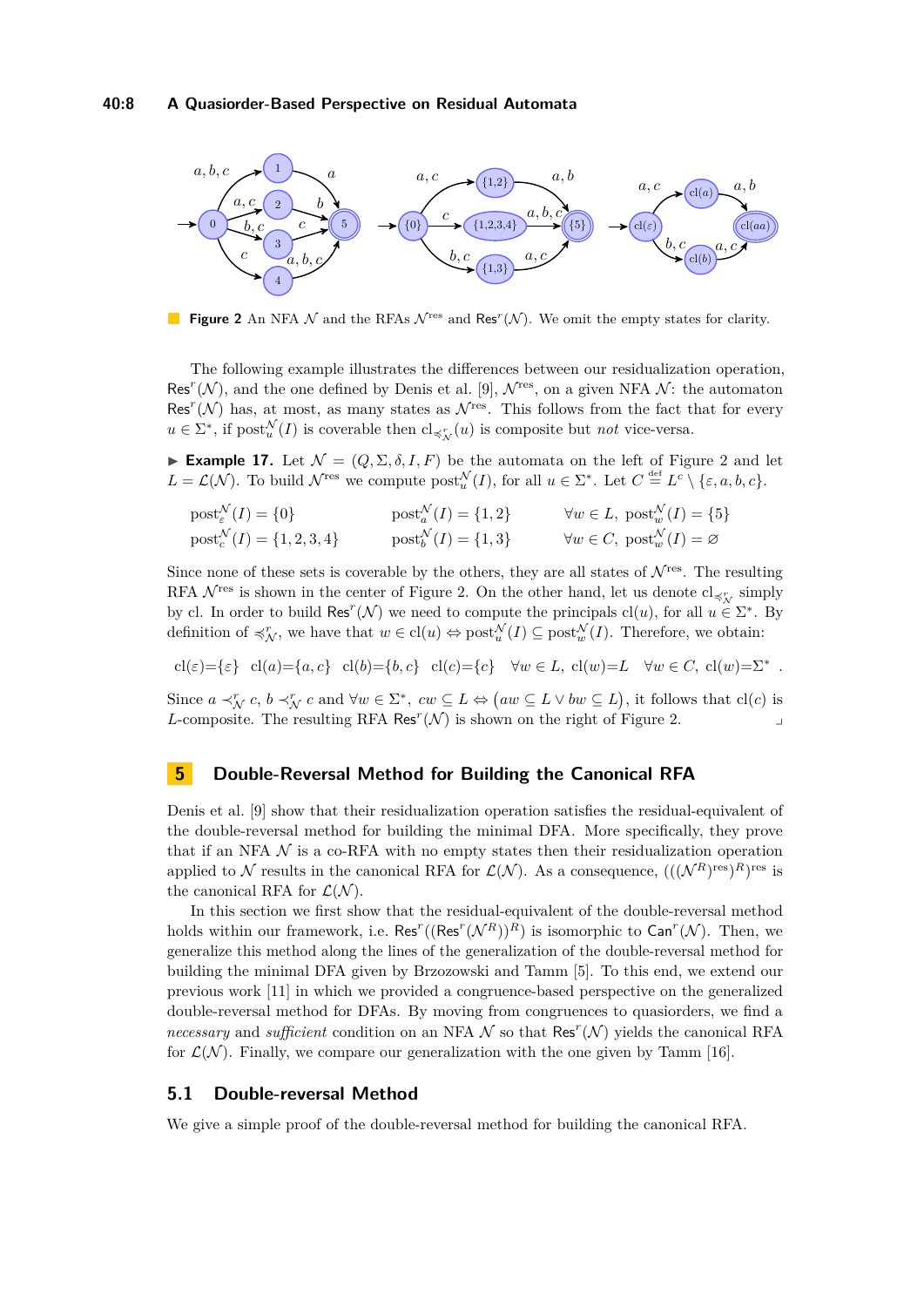<span id="page-8-0"></span> $\blacktriangleright$  **Theorem 18** (Double-Reversal). Let N be an NFA. Then Res<sup>r</sup>((Res<sup>r</sup>( $\mathcal{N}^R$ ))<sup>R</sup>) is isomorphic *to the canonical RFA for*  $\mathcal{L}(\mathcal{N})$ *.* 

**Proof.** It follows from Theorem [15](#page-6-0) [\(c\)](#page-6-2), [\(d\)](#page-6-6) and [\(f\)](#page-6-1).

Note that Theorem [18](#page-8-0) can be inferred from Figure [1](#page-6-4) by following the path starting at  $N$ , labeled with  $R - \text{Res}^r - R - \text{Res}^r$  and ending in  $\text{Can}^r(\mathcal{L}(\mathcal{N}))$ .

#### **5.2 Generalization of the Double-reversal Method**

Next we show that residualizing an automaton yields the canonical RFA iff the left language of every state is closed w.r.t. the right Nerode quasiorder.

<span id="page-8-1"></span>**Theorem 19.** Let  $\mathcal{N} = (Q, \Sigma, \delta, I, F)$  be an NFA with  $L = \mathcal{L}(\mathcal{N})$ . Then Res<sup>r</sup>(N) is the *canonical RFA for L iff*  $\forall q \in Q$ ,  $\text{cl}_{\preccurlyeq_L^r}(W_{I,q}^{\mathcal{N}}) = W_{I,q}^{\mathcal{N}}$ .

**Proof.** We first show that  $\forall q \in Q$ ,  $cl_{\preccurlyeq_L^r}(W_{I,q}^{\mathcal{N}}) = W_{I,q}^{\mathcal{N}}$  is a *necessary* condition, i.e. if Res<sup>*r*</sup>( $\mathcal{N}$ ) is the canonical RFA for *L* then  $\forall q \in Q$ ,  $\text{cl}_{\preccurlyeq_L^r}(W_{I,q}^{\mathcal{N}}) = W_{I,q}^{\mathcal{N}}$  holds. By Lemma [16](#page-6-7) we have that if  $\text{Res}^r(\mathcal{N})$  is the canonical RFA then  $\preccurlyeq_L^r = \preccurlyeq_N^r$ . Moreover,

$$
cl_{\preceq^r_L} (W_{I,q}^{\mathcal{N}}) = \text{ [By definition of } cl_{\preceq^r_L}]
$$
\n
$$
\{ w \in \Sigma^* \mid \exists u \in W_{I,q}^{\mathcal{N}}, u^{-1}L \subseteq w^{-1}L \} = \text{ [Since } \preceq^r_L = \preceq^r_{\mathcal{N}}] \}
$$
\n
$$
\{ w \in \Sigma^* \mid \exists u \in W_{I,q}^{\mathcal{N}}, \text{ post}_u^{\mathcal{N}}(I) \subseteq \text{post}_w^{\mathcal{N}}(I) \} \subseteq \text{ [Since } u \in W_{I,q}^{\mathcal{N}} \Leftrightarrow q \in \text{post}_u^{\mathcal{N}}(I) \}
$$
\n
$$
\{ w \in \Sigma^* \mid q \in \text{post}_w^{\mathcal{N}}(I) \} = \text{ [By definition of } W_{I,q}^{\mathcal{N}}] \}
$$
\n
$$
W_{I,q}^{\mathcal{N}}.
$$

By reflexivity of  $\preccurlyeq_L^r$ , we conclude that  $\text{cl}_{\preccurlyeq_L^r}(W_{I,q}^{\mathcal{N}}) = W_{I,q}^{\mathcal{N}}$ .

Next, we show that  $\forall q \in Q$ ,  $cl_{\preccurlyeq_L^r}(W_{I,q}^N) = W_{I,q}^N$  is also a *sufficient* condition. By Lemma [12](#page-5-6) and condition  $\forall q \in Q$ ,  $\text{cl}_{\preccurlyeq_L^r}(W_{I,q}^{\mathcal{N}}) = W_{I,q}^{\mathcal{N}}$ , we have that

$$
\mathrm{cl}_{\preccurlyeq^r_{\mathcal{N}}}(u) = \bigcap \, {}_{q \in \mathrm{post}^{\mathcal{N}}_{u}(I)} W_{I,q}^{\mathcal{N}} = \bigcap \, {}_{q \in \mathrm{post}^{\mathcal{N}}_{u}(I)} \, \mathrm{cl}_{\preccurlyeq^r_{L}} (W_{I,q}^{\mathcal{N}}) \; \; .
$$

Since  $u \in cl_{\preccurlyeq_L^r}(W_{I,q}^{\mathcal{N}})$  for all  $q \in \text{post}_u^{\mathcal{N}}(I)$ , it follows that  $cl_{\preccurlyeq_L^r}(u) \subseteq cl_{\preccurlyeq_L^r}(W_{I,q}^{\mathcal{N}})$  for all  $q \in \text{post}_{u}^{\mathcal{N}}(I)$  and, since  $\text{cl}_{\preccurlyeq_{\mathcal{N}}^r}(u) = \bigcap_{q \in \text{post}_{u}^{\mathcal{N}}(I)} \text{cl}_{\preccurlyeq_{L}^r}(W_{I,q}^{\mathcal{N}})$ , we have that  $\text{cl}_{\preccurlyeq_{L}^r}(u) \subseteq \text{cl}_{\preccurlyeq_{\mathcal{N}}^r}(u)$ for every  $u \in \Sigma^*$ , i.e.,  $\preccurlyeq_L^r \subseteq \preccurlyeq_N^r$ .

On the other hand, as shown by de Luca and Varricchio [\[6\]](#page-13-10), we have that  $\preccurlyeq_N^r \subseteq \preccurlyeq_L^r$ . We conclude that  $\preccurlyeq^r_\mathcal{N} \, = \, \preccurlyeq^r_L$ , hence  $\mathsf{Res}^r(\mathcal{N}) = \mathsf{Can}^r$  $(L).$ 

It is worth to remark that Theorem [19](#page-8-1) does not hold when considering the residualization operation  $\mathcal{N}^{\text{res}}$  of Denis et al. [\[9\]](#page-13-3) instead of Res<sup>r</sup>( $\mathcal{N}$ ). As a counterexample we have the automata  $\mathcal N$  in Figure [2](#page-7-2) where Res<sup> $r(\mathcal N)$ </sup> is the canonical RFA for  $\mathcal L(\mathcal N)$ , hence  $\mathcal N$  satisfies the condition of Theorem [19,](#page-8-1) while  $\mathcal{N}^{\text{res}}$  is not canonical.

#### **Co-atoms and co-rests**

The condition of Theorem [19](#page-8-1) is analogue to the one we gave for building the minimal DFA [\[11\]](#page-13-7), except that the later is formulated in terms of congruences instead of quasiorders. In that case we proved that determinizing a given NFA  $N$  yields the minimal DFA iff  $cl_{\sim_L^r}(W_{I,q}^{\mathcal{N}}) = W_{I,q}^{\mathcal{N}}$ for every state *q* of  $N$ , where  $\sim_L^r \stackrel{\text{def}}{=} \preccurlyeq_L^r \cap (\preccurlyeq_L^r)^{-1}$  is the right Nerode's congruence [\[7\]](#page-13-9).

Moreover, we showed that the principals of  $\sim_L^r$  coincide with the so-called *co-atoms* [\[11\]](#page-13-7), which are non-empty intersections of complemented and uncomplemented right quotients of the language. This allowed us to connect our result for DFAs [\[11\]](#page-13-7) with the generalization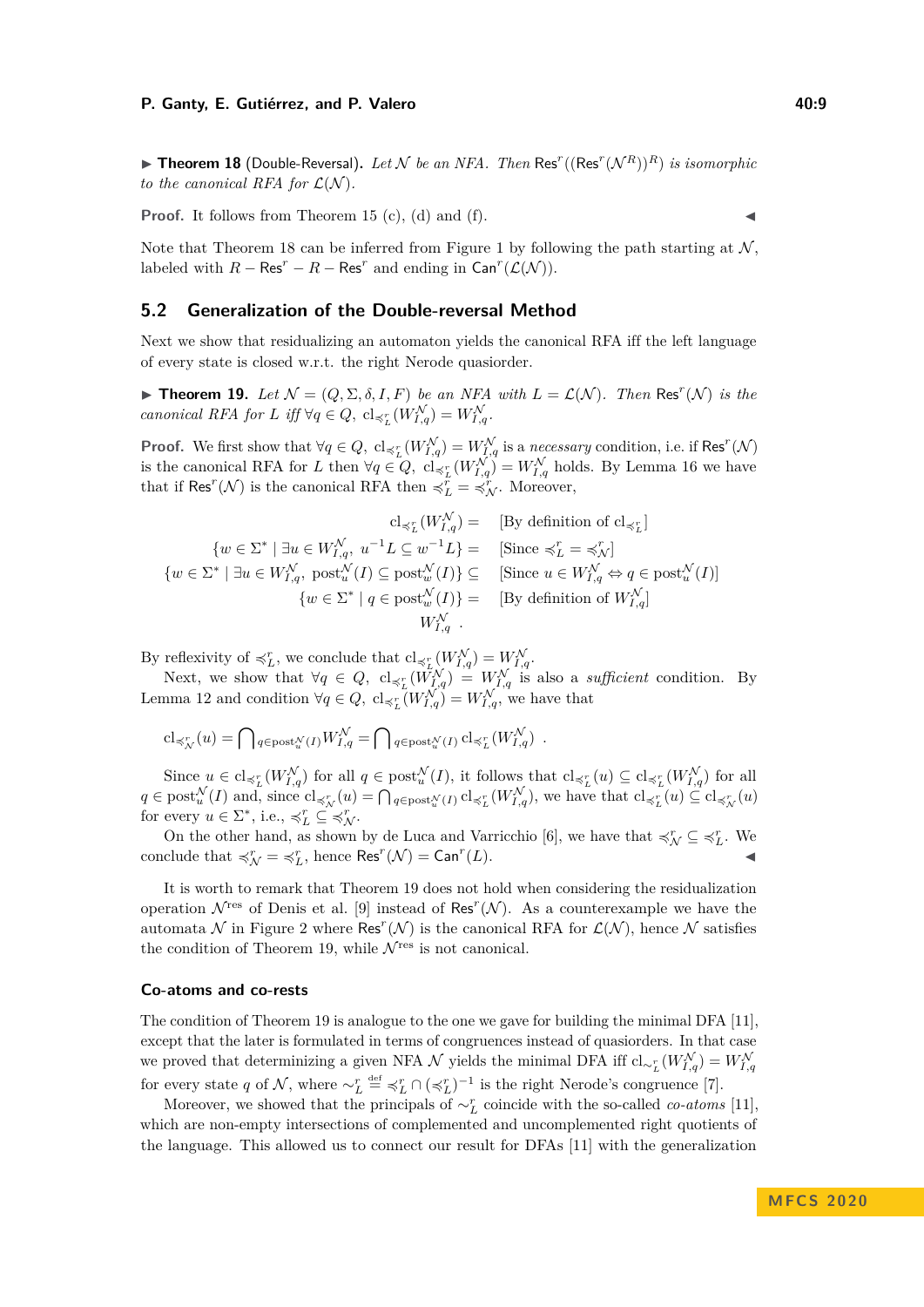#### **40:10 A Quasiorder-Based Perspective on Residual Automata**

of the double-reversal method for building the minimal DFA proposed by Brzozowski and Tamm [\[5\]](#page-12-1), who establish that determinizing an NFA  $\mathcal N$  yields the minimal DFA for  $\mathcal L(\mathcal N)$  iff the left languages of the states of N are unions of co-atoms of  $\mathcal{L}(\mathcal{N})$ .

Next, we give a formulation of the condition from Theorem [19](#page-8-1) along the lines of the one given by Brzozowski and Tamm [\[5\]](#page-12-1) for their generalization of the double-reversal method for building the minimal DFA.

To do that, let us call the intersections used in Lemma [12](#page-5-6) to describe the principals of  $\preccurlyeq_L^{\ell}$ and  $\preccurlyeq_L^r$  as *rests* and *co-rests* of *L*, respectively. As shown by Theorem [19,](#page-8-1) residualizing an NFA  $\mathcal N$  yields the canonical RFA for  $\mathcal L(\mathcal N)$  iff the left language of every state of  $\mathcal N$  satisfies  $\text{cl}_{\preccurlyeq_L^r}(W_{I,q}^{\mathcal{N}}) = W_{I,q}^{\mathcal{N}}$ . By definition,  $\text{cl}_{\preccurlyeq_L^r}(S) = S$  iff *S* is a union of principals of  $\preccurlyeq_L^r$  which, by Lemma [12](#page-5-6) are the co-rests of *L*.

Therefore we derive the following statement, equivalent to Theorem [19,](#page-8-1) that we consider as the residual-equivalent of the generalization of the double-reversal method for building the minimal DFA proposed by Brzozowski and Tamm [\[5\]](#page-12-1).

► **Corollary 20.** *Let*  $\mathcal{N} = (Q, \Sigma, \delta, I, F)$  *be an NFA with*  $L = \mathcal{L}(\mathcal{N})$ *. Then* Res<sup>*r*</sup>( $\mathcal{N}$ ) *is the canonical RFA for*  $L$  *iff the left languages of*  $N$  *are union of co-rests.* 

## **Tamm's Generalization of the Double-reversal Method for RFAs**

Tamm [\[16\]](#page-13-5) generalized the double-reversal method of Denis et al. [\[9\]](#page-13-3) by showing that  $\mathcal{N}^{\text{res}}$  is the canonical RFA for  $\mathcal{L}(\mathcal{N})$  iff the left languages of N are union of the left languages of the canonical RFA for  $\mathcal{L}(\mathcal{N})$ .

In this section, we compare the generalization of Tamm [\[16\]](#page-13-5) with ours. The two approaches differ in the definition of the residualization operation they consider and, as the following lemma shows, the sufficient and necessary condition from Theorem [19](#page-8-1) is more general than that of Tamm [\[16,](#page-13-5) Theorem 4]

**Lemma 21.** *Let*  $\mathcal{N} = (Q, \Sigma, \delta, I, F)$  *be an NFA and let*  $C = \text{Can}^r(\preccurlyeq_L^r, L) = (\widetilde{Q}, \Sigma, \widetilde{\delta}, \widetilde{I}, \widetilde{F})$ *be the canonical RFA for*  $L = \mathcal{L}(\mathcal{N})$ *. If*  $W_{I,q}^{\mathcal{N}} = \bigcup_{q \in \widetilde{Q}} W_{\widetilde{I},q}^{\mathcal{C}}$  then  $\text{cl}_{\preccurlyeq_L^{\mathcal{K}}} (W_{I,q}^{\mathcal{N}}) = W_{I,q}^{\mathcal{N}}$ *.*  $I,q$ 

**Proof.** Since the canonical RFA, C, is strongly consistent then  $\preccurlyeq_c^r = \preccurlyeq_L^r$  [\[12\]](#page-13-8), hence Res<sup>*r*</sup>(C) is isomorphic to  $\textsf{Can}^r(L)$ . It follows from Theorem [19](#page-8-1) that  $\text{cl}_{\preccurlyeq_L^r}(W_{\widetilde{L}}^{\mathcal{C}})$  $I,q$  $= W_{\widetilde{\tau}}^{\mathcal{C}}$  $I, q$ for every  $q \in \tilde{Q}$ . Therefore,

$$
\mathrm{cl}_{\preccurlyeq_L^r}(W_{I,q}^{\mathcal{N}}) = \quad \text{[Since } W_{I,q}^{\mathcal{N}} = \bigcup_{q \in \widetilde{Q}} W_{\widetilde{I},q}^{\mathcal{C}} \text{ and } \mathrm{cl}_{\preccurlyeq_L^r}(\cup S_i) = \cup \mathrm{cl}_{\preccurlyeq_L^r}(S_i) \text{]}
$$
\n
$$
\bigcup_{q \in \widetilde{Q}} \mathrm{cl}_{\preccurlyeq_L^r}(W_{\widetilde{I},q}^{\mathcal{C}}) = \quad \text{[Since } \mathrm{cl}_{\preccurlyeq_L^r}(W_{\widetilde{I},q}^{\mathcal{C}}) = W_{\widetilde{I},q}^{\mathcal{C}} \text{ for every } q \in \widetilde{Q} \text{]}
$$
\n
$$
\bigcup_{q \in \widetilde{Q}} W_{\widetilde{I},q}^{\mathcal{C}} \ .
$$

Observe that, since the canonical RFA  $\mathcal{C} = (\tilde{Q}, \Sigma, \tilde{\delta}, \tilde{I}, \tilde{F})$  for a language *L* is *strongly consistent*, the left language of each state is a principal of  $cl_{\preccurlyeq 7}$ . In particular, if the right language of a state is  $u^{-1}L$  then its left language is the principal  $cl_{\preccurlyeq_L^r}(u)$ . Therefore, if  $W_{I,q}^{\mathcal{N}} = \bigcup_{q \in \widetilde{Q}} W_{\widetilde{I},q}^{\mathcal{C}}$  then  $W_{I,q}^{\mathcal{N}}$  is a closed set in  $cl_{\preccurlyeq_L^r}$ . However, the reverse implication does not hold since only the *L*-*nrime* principals are left languages of states of  $I, q \rightarrow I, q$ <br>not hold since only the *L-prime* principals are left languages of states of C.

On the other hand, *L*-composite principals for  $\preccurlyeq_L^r$  can be described as intersections of *L*-prime principals [\[12\]](#page-13-8). As a consequence,  $\text{Res}^r(\mathcal{N})$  is isomorphic to C iff the left languages of states of N are *union of non-empty intersections of left languages of* C, while, as shown by Tamm [\[16\]](#page-13-5),  $\mathcal{N}^{\text{res}}$  is isomorphic to C iff the left languages of the states of  $\mathcal{N}$  are *union of left languages of* C.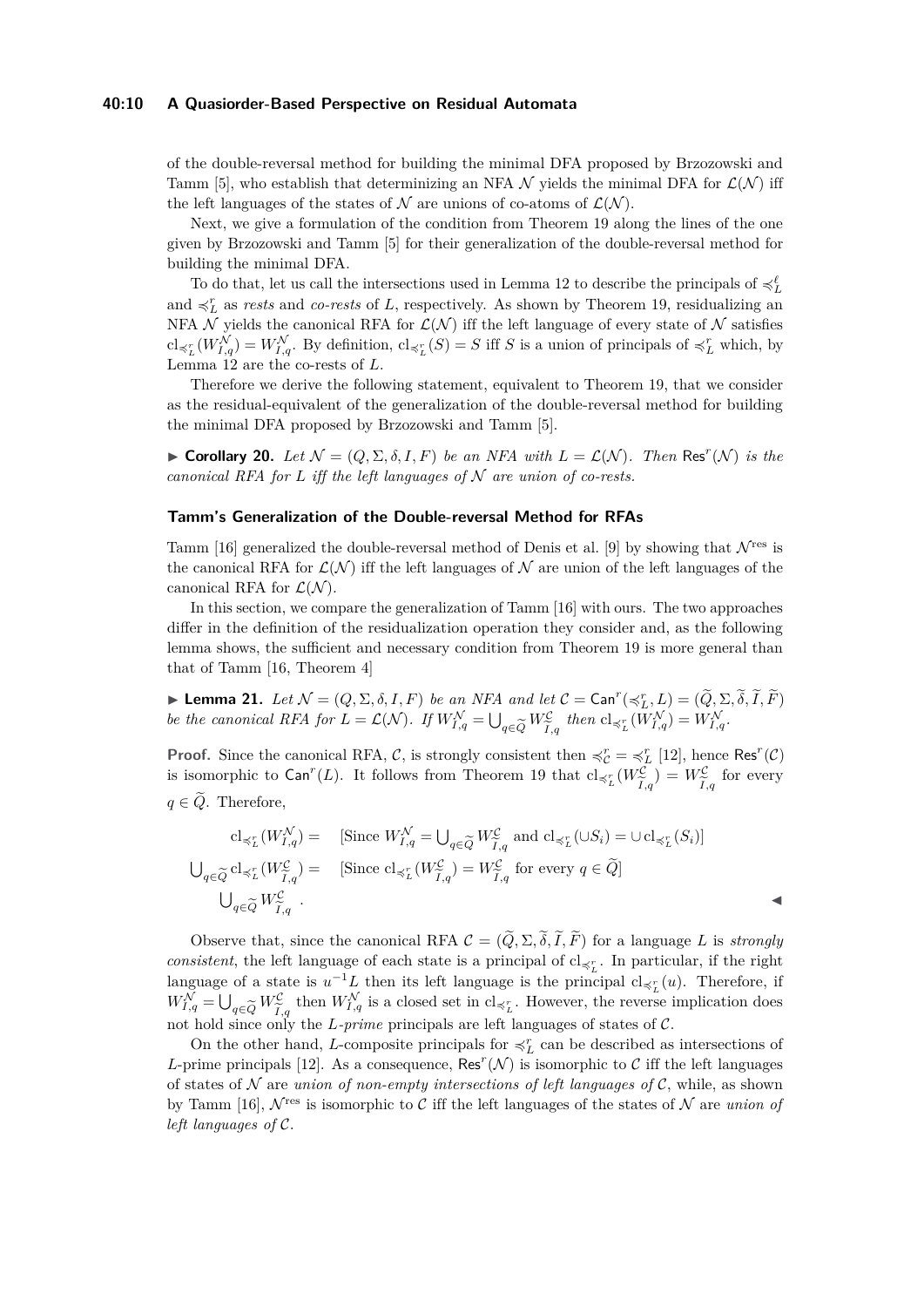#### **P. Ganty, E. Gutiérrez, and P. Valero 40:11 10:11 40:11**

# <span id="page-10-0"></span>**6 Learning Residual Automata**

Bollig et al. [\[3\]](#page-12-3) devised the NL<sup>∗</sup> algorithm for learning the canonical RFA for a given regular language. The algorithm describes the behavior of a *Learner* that infers a language *L* by performing membership queries on *L* (which are answered by a *Teacher*) and equivalence queries between the language accepted by a candidate automaton and *L* (which are answered by an *Oracle*). The algorithm terminates when the *Learner* builds an RFA accepting the language *L*.

In this section we present a quasiorder-based perspective on the NL<sup>∗</sup> algorithm in which the *Learner* iteratively refines a quasiorder  $\preccurlyeq$  on  $\Sigma^*$  by querying the *Teacher* and uses an adaption of the automata construction  $H^r(\prec, L)$  from Definition [3](#page-4-0) to build an automaton that is used to query the *Oracle*. We capture this approach in the so-called  $NL^{\preccurlyeq}$  *algorithm* whose pseudocode we defer to the extended version of this paper [\[12\]](#page-13-8). Here we give the definitions and general steps of the  $NL \preceq$  algorithm.

The *Learner* maintains a prefix-closed finite set  $P \subseteq \Sigma^*$  and a suffix-closed finite set  $\mathcal{S} \subseteq \Sigma^*$ . The set  $\mathcal{S}$  is used to *approximate* the principals in  $\preccurlyeq_L^r$  for the words in  $\mathcal{P}$ . In order to manipulate these approximations, we define the following two operators.

<span id="page-10-1"></span>▶ **Definition 22.** Let L be a language,  $S \subseteq \Sigma^*$  and  $u, v \in \Sigma^*$ . Then  $u^{-1}L =_S v^{-1}L \stackrel{\text{def}}{\iff}$  $\left($  $\iff$  $u^{-1}L \cap S$  =  $(v^{-1}L \cap S)$ . Similarly,  $u^{-1}L \subseteq_S v^{-1}L \iff (u^{-1}L \cap S) \subseteq (v^{-1}L \cap S)$ .

These operators allow us to define a version of Nerode's quasiorder restricted to S.

▶ **Definition 23** (Right-language-based quasiorder w.r.t. S). Let L be a language,  $S \subseteq \Sigma^*$  and  $u, v \in \Sigma^*$ . Define  $u \preccurlyeq_{L_S}^r v \iff u^{-1}L \subseteq_S v^{-1}L$ .

Recall that the *Learner* only manipulates the principals for the words in P. Therefore, we need to adapt the notion of composite principal for  $\preccurlyeq^r_{L_S}$ .

▶ **Definition 24** ( $L_S$ -Composite Principal w.r.t. P). Let  $P, S \subseteq \Sigma^*$  with  $u \in P$  and let  $L \subseteq \Sigma^*$  *be a language. We say that the principal*  $cl_{\preccurlyeq^r_{L_\lambda}}(u)$  *is*  $L_{\mathcal{S}}$ -composite w.r.t.  $\mathcal{P}$  *iff*  $u^{-1}L =_S \bigcup_{x \in \mathcal{P}, x \prec_{L_S}^r u} x^{-1}L$ *. Otherwise, we say it is*  $L_S$ -prime *w.r.t.* P*.* 

The *Learner* uses the quasiorder  $\preccurlyeq^r_{L_{\mathcal{S}}}$  to build an automaton by adapting the construction from Definition [3](#page-4-0) in order to use only the information that is available by means of the sets  $\mathcal S$  and  $\mathcal P$ . Building such an automaton requires the quasioner to satisfy two conditions: it must be *closed* and *consistent* w.r.t. P.

<span id="page-10-2"></span> $\blacktriangleright$  **Definition 25** (Closedness and Consistency of  $\preccurlyeq_{L_S}^r$  w.r.t.  $\mathcal{P}$ ).

- $\mathcal{L}_{L_{\mathcal{S}}}$  *is* closed w.r.t.  $\mathcal{P}$  *iff*  $\forall u \in \mathcal{P}, a \in \Sigma$ ,  $\text{cl}_{\preccurlyeq_{L_{\mathcal{S}}}^{r}}(ua)$  *is*  $L_{\mathcal{S}}$ -prime w.r.t.  $\mathcal{P} \Rightarrow \exists v \in \mathcal{P},$  $\operatorname{cl}_{\preccurlyeq^r_{L_\mathcal{S}}}(ua) = \operatorname{cl}_{\preccurlyeq^r_{L_\mathcal{S}}}(v).$
- **(b)**  $\preccurlyeq_{L_S}^r$  is consistent w.r.t.  $\mathcal{P}$  iff  $\forall u, v \in \mathcal{P}, a \in \Sigma : u \preccurlyeq_{L_S}^r v \Rightarrow ua \preccurlyeq_{L_S}^r va$ .

At each iteration, the *Learner* checks whether the quasiorder  $\preccurlyeq_{L_{\mathcal{S}}}^{r}$  is closed and consistent w.r.t. P. If  $\preccurlyeq^r_{\mathcal{L}_{\mathcal{S}}}$  is not closed w.r.t. P, then it finds  $cl_{\preccurlyeq^r_{\mathcal{L}_{\mathcal{S}}}}(ua)$  with  $u \in \mathcal{P}, a \in \Sigma$  such that  $cl_{\preccurlyeq^r_{L_\mathcal{S}}}(ua)$  is  $L_{\mathcal{S}}$ -prime w.r.t. P and it is not equal to some  $cl_{\preccurlyeq^r_{L_\mathcal{S}}}(v)$  with  $v \in \mathcal{P}$ . Then the *Learner* adds *ua* to P.

Similarly, if  $\preccurlyeq^r_{L_{\mathcal{S}}}$  is not consistent w.r.t. P, the *Learner* finds  $u, v \in \mathcal{P}, a \in \Sigma, x \in \mathcal{S}$  such that  $u \preccurlyeq_{L_S}^r v$  but  $uax \in L \wedge vax \notin L$ . Then the *Learner* adds  $ax$  to S. When the quasionder  $\preccurlyeq^r_{L_{\mathcal{S}}}$  is closed and consistent w.r.t.  $\mathcal{P}$ , the *Learner* builds the automaton  $\mathsf{R}(\preccurlyeq^r_{L_{\mathcal{S}}}, \mathcal{P})$ .

Definition [26](#page-11-0) is an adaptation of the automata construction  $H<sup>r</sup>$  from Definition [3.](#page-4-0) Instead of considering all principals, it considers only those that correspond to words in  $P$ . Moreover,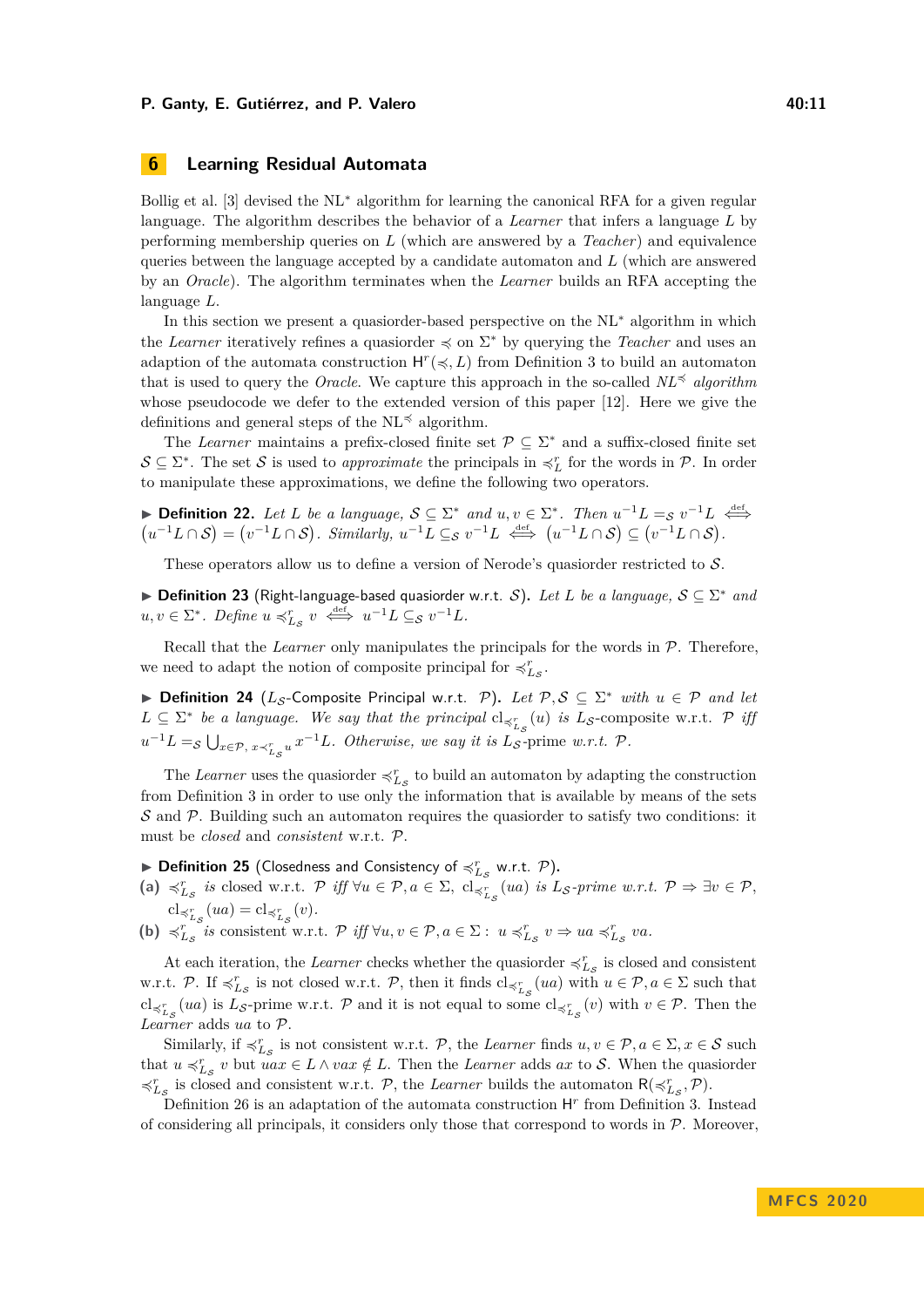#### **40:12 A Quasiorder-Based Perspective on Residual Automata**

the notion of *L*-primality is replaced by  $L_S$ -primality w.r.t.  $\mathcal{P}$ , since the algorithm does not manipulate quotients of L by words in  $\Sigma^*$  but the approximation through S of the quotients of *L* by words in  $P$  (see Definition [22\)](#page-10-1). Note that, if  $S = P = \Sigma^*$  then  $\text{Can}^r(L) = R(\preccurlyeq^r_{L_S}, P)$ .

<span id="page-11-0"></span>▶ **Definition 26** (Automata construction  $R(\preccurlyeq^{r}_{L_{\mathcal{S}}}, \mathcal{P})$ ). Let  $L \subseteq \Sigma^*$  be a language and let  $P, S \subseteq \Sigma^*$ . Define the automaton  $R(\preccurlyeq^r_{L_\mathcal{S}}, \mathcal{P}) = (Q, \Sigma, \delta, I, F)$  with  $Q = \{cl_{\preccurlyeq^r_{L_\mathcal{S}}}(u) \mid u \in \mathcal{P},$  $\mathrm{cl}_{\preccurlyeq^r_{L_\mathcal{S}}}(u)$  is  $L_{\mathcal{S}}$ -prime w.r.t.  $\mathcal{P}$ ,  $I = \{ \mathrm{cl}_{\preccurlyeq^r_{L_\mathcal{S}}}(u) \in Q \mid \varepsilon \in \mathrm{cl}_{\preccurlyeq^r_{L_\mathcal{S}}}(u) \}$ ,  $F = \{ \mathrm{cl}_{\preccurlyeq^r_{L_\mathcal{S}}}(u) \in Q \mid \varepsilon \in \mathrm{cl}_{\preccurlyeq^r_{L_\mathcal{S}}}(u) \}$  $u \in L$  and  $\delta(\mathrm{cl}_{\preccurlyeq_{L_S}^r}(u),a) = \{ \mathrm{cl}_{\preccurlyeq_{L_S}^r}(v) \in Q \mid \mathrm{cl}_{\preccurlyeq_{L_S}^r}(u)a \subseteq \mathrm{cl}_{\preccurlyeq_{L_S}^r}(v) \}$  for all  $\mathrm{cl}_{\preccurlyeq_{L_S}^r}(u) \in Q$ *and*  $a \in \Sigma$ *.* 

Finally, the *Learner* asks the *Oracle* whether  $\mathcal{L}(\mathsf{R}(\preccurlyeq_{L_\mathcal{S}}^r, \mathcal{P})) = L$ . If the *Oracle* answers *yes* then the algorithm terminates. Otherwise, the *Oracle* returns a counterexample *w* for the language equivalence. Then, the *Learner* adds every suffix of *w* to S and repeats the process.

Theorem [27](#page-11-1) shows that the NL<sup> $\preccurlyeq$ </sup> algorithm exactly coincides with NL<sup>\*</sup>.

<span id="page-11-1"></span>**In Theorem 27.**  $N\mathbb{L}^{\preccurlyeq}$  *builds the same sets*  $\mathcal{P}$  *and*  $\mathcal{S}$ *, performs the same queries to the* Oracle *and the* Teacher *and returns the same RFA as NL*<sup>∗</sup> *, provided that both algorithms resolve nondeterminism the same way.*

It is worth to remark that, by replacing the right quasiorder  $\preccurlyeq^r_{L\mathcal{S}}$  by the right congruence  $\sim$ <sub>*Ls*</sub><sup>def</sup>  $\preccurlyeq$ <sup>*r*</sup><sub>*Ls*</sub> ∩ ( $\preccurlyeq$ <sup>*r*</sup><sub>*Ls*</sub></sub>)<sup>-1</sup> in the above algorithm (precisely, in Definitions [25](#page-10-2) and [26\)](#page-11-0), the resulting algorithm corresponds to Angluin's L<sup>∗</sup> algorithm [\[2\]](#page-12-4). Note that, in that case, all principals  $\text{cl}_{\sim_{L_{\mathcal{S}}}}(u)$ , with  $u \in \Sigma^*$ , are  $L_{\mathcal{S}}$ -prime w.r.t.  $\mathcal{P}$ .

# **7 Related Work and Conclusions**

Denis et al. [\[9\]](#page-13-3) introduced the notion of RFA and canonical RFA for a language and devised a procedure, similar to the subset construction for DFAs, to build the RFA  $\mathcal{N}^{\text{res}}$  from a given automaton  $\mathcal N$ . Furthermore, they showed that  $\mathcal N^{\text{res}}$  is isomorphic to the canonical RFA  $\mathcal C$ for  $\mathcal{L}(\mathcal{N})$  when N is a co-RFA with no empty states. Later, Tamm [\[16\]](#page-13-5) showed that  $\mathcal{N}^{\text{res}}$ is isomorphic to C iff *the left language of every state of* N *is a union of left languages of states of* C. This result generalizes the double-reversal method for building the canonical RFA along the lines of the generalization by Brzozowski and Tamm [\[5\]](#page-12-1) of the double-reversal method for DFAs, which claims that determinizing an automaton  $\mathcal N$  yields the minimal DFA iff *the left language of each state of*  $N$  *is a union of co-atoms of*  $\mathcal{L}(\mathcal{N})$ . Although the two generalizations have a common foundation, the connection between the two results is not immediate.

Recently [\[11\]](#page-13-7), we offered a congruence-based perspective of the generalized double-reversal method for DFAs and showed that determinizing an NFA,  $\mathcal{N}$ , yields the minimal DFA for  $\mathcal{L}(\mathcal{N})$  $\text{iff } cl_{\sim_L^r}(W_{I,q}^{\mathcal{N}}) = W_{I,q}^{\mathcal{N}}.$  In this paper we extend our previous work and devise quasiorder-based automata constructions that result in RFAs. One of these constructions, when instantiated with the automata-based quasiorder from Definition [10,](#page-5-2) defines a residualization operation that, given an NFA  $\mathcal{N}$ , produces the RFA Res<sup>r</sup>( $\mathcal{N}$ ) with, at most, as many states as  $\mathcal{N}^{\text{res}}$ , the residualization operation defined by Denis et al. [\[9\]](#page-13-3). Observe that if  $\mathcal N$  is a co-RFA with no empty states then both  $\mathcal{N}^{\text{res}}$  and  $\text{Res}^r(\mathcal{N})$  are isomorphic to  $\mathcal{C}$ .

On the other hand, Theorem [19](#page-8-1) shows that  $\text{Res}^r(\mathcal{N})$  is isomorphic to C iff  $cl_{\preccurlyeq_L^r}(W_{I,q}^{\mathcal{N}})$  =  $W_{I,q}^{\mathcal{N}}$ . We believe that the similarity between the generalizations of the double-reversal  $\text{methods for DFAs } (\text{cl}_{\sim_L^r}(W_{I,q}^{\mathcal{N}}) = W_{I,q}^{\mathcal{N}}) \text{ and for RFAs } (\text{cl}_{\preccurlyeq_L^r}(W_{I,q}^{\mathcal{N}}) = W_{I,q}^{\mathcal{N}}) \text{ evidences that}$ quasiorders are for RFAs as congruences are for DFAs. Indeed, determinizing an NFA  $N$  with  $L = \mathcal{L}(\mathcal{N})$  yields the minimal DFA for *L* iff  $\sim_{\mathcal{N}}^{r} = \sim_{L}^{r}$  [\[11\]](#page-13-7) and, similarly, when residualizing N with our residualization operation we obtain the canonical RFA for L iff  $\preccurlyeq_L^r$ , as shown by Lemma [16.](#page-6-7)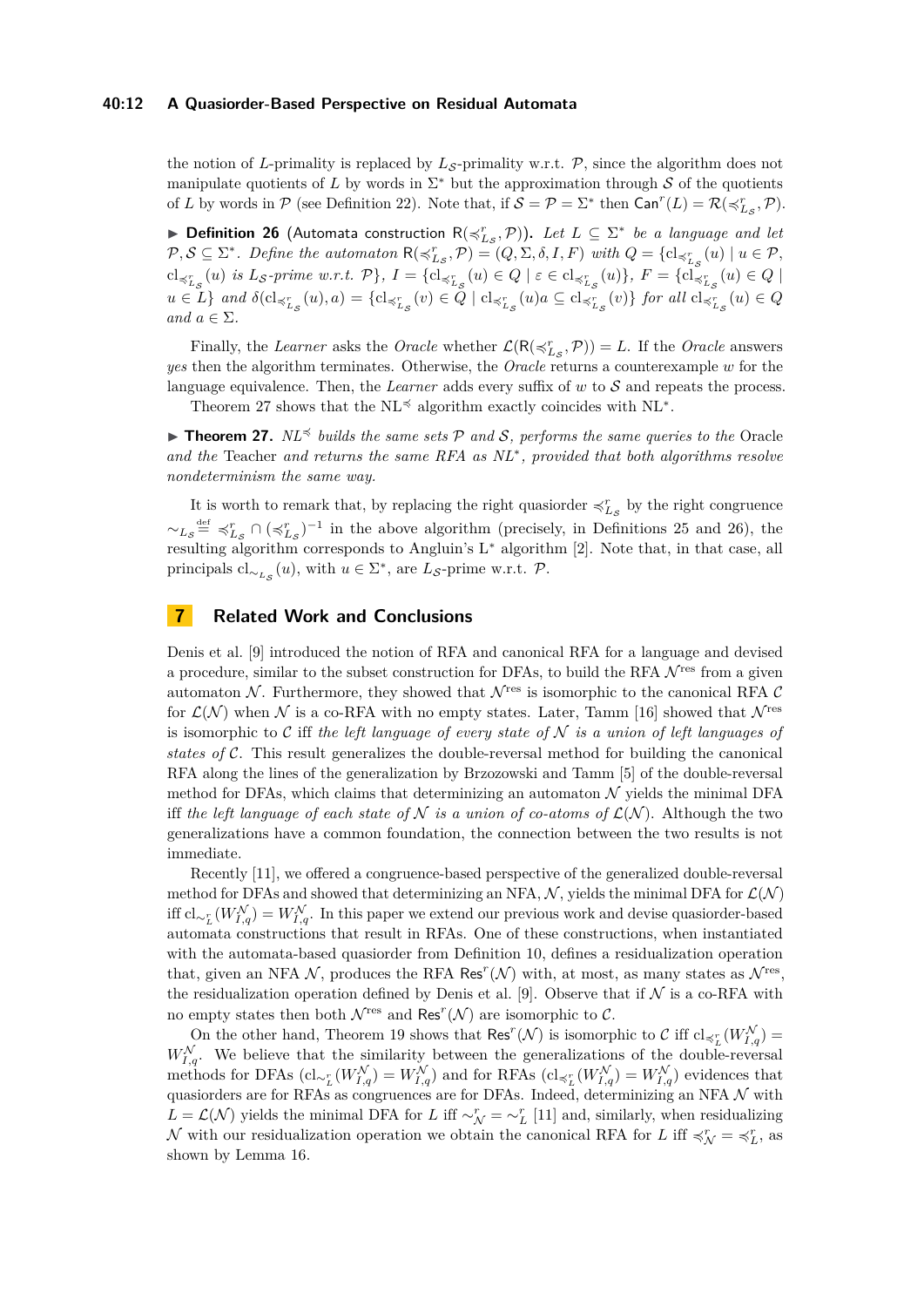<span id="page-12-5"></span>

| Brzozowski and Tamm [5]<br>$N^D = M$<br>iff<br>$\forall q, W_{I,q}^{\mathcal{N}}$ is a union of co-atoms                                         | Ganty et al. [11]<br>$\mathcal{N}^D \equiv \mathcal{M}$<br>iff<br>$\forall q, \text{cl}_{\sim_L^r}(W_{I,q}^{\mathcal{N}}) = W_{I,q}^{\mathcal{N}}$                               | In the diagram: $\mathcal N$ is an<br>NFA with $L = \mathcal{L}(\mathcal{N}); \mathcal{N}^D$<br>is the result of determiniz-<br>ing $N$ with the standard<br>subset construction; $M$ is                              |
|--------------------------------------------------------------------------------------------------------------------------------------------------|----------------------------------------------------------------------------------------------------------------------------------------------------------------------------------|-----------------------------------------------------------------------------------------------------------------------------------------------------------------------------------------------------------------------|
| Tamm $[16]$<br>$\mathcal{N}^{\text{res}} \equiv \mathcal{C}$<br>iff<br>$\forall q, W_{I,q}^{\mathcal{N}}$ is a union of $W_{I,q'}^{\mathcal{C}}$ | Theorem 19<br>$\operatorname{Res}^r(\mathcal{N}) \equiv \mathcal{C}$<br>iff<br>$\forall q, \operatorname{cl}_{\preccurlyeq^r_\tau}(W_{L,q}^{\mathcal{N}})=W_{L,q}^{\mathcal{N}}$ | the minimal DFA for $L$ ;<br>$\mathcal{C} = \text{Can}^r(L)$ is the canon-<br>ical RFA for L and $\mathcal{N}_1 \equiv \mathcal{N}_2$<br>denotes that automaton $\mathcal{N}_1$<br>is isomorphic to $\mathcal{N}_2$ . |

**Figure 3** Summary of the existing results about the generalized double-reversal method for building the minimal DFA (first row) and the canonical RFA (second row) for a given language. The results on the first column are based on the notion of *atoms* of a language while the results on the second column are based on *quasiorders*.

It is worth to remark that the left languages of the minimal DFA for *L* are principals of  $\sim_L^r$  [\[11\]](#page-13-7). Therefore, the condition cl<sub>∼*r*</sub></sub> $(W_{I,q}^{\mathcal{N}}) = W_{I,q}^{\mathcal{N}}$ , which guarantees that determinizing N yields the minimal DFA, can be stated as: *the left language of each state of*  $N$  *is a union of left languages of states of the minimal DFA*. Thus, this characterization is the DFA-equivalent of Tamm's condition [\[16\]](#page-13-5) for RFAs.

Figure [3](#page-12-5) summarizes the existing results about these double-reversal methods.

Moreover, we support the idea that quasiorders are natural to residual automata by observing that the NL<sup>∗</sup> algorithm can be interpreted as an algorithm that, at each iteration, refines an approximation of the Nerode's quasiorder and builds an RFA using our automata construction.

Finally, it is worth to mention that Myers et al. [\[15\]](#page-13-6) describe different canonical nondeterminism automata constructions for a given regular language and show how to obtain the canonical RFA. They do it by first constructing the minimal DFA for the language interpreted in a variety of join-semilattices and then applying a dual equivalence between this variety and the category of closure spaces. In some sense, this already establishes a connection between the class of DFAs and RFAs. Indeed, the same authors [\[1\]](#page-12-2) use this category-theoretical perspective to address the residual-equivalent of the double-reversal method proposed by Denis et al. [\[9\]](#page-13-3). In contrast, this work revisit different methods to construct the canonical RFA relying on the simple notion of quasiorders on words, as a natural extension of our work on congruences for the study of minimization techniques for DFAs.

#### **References**

- <span id="page-12-2"></span>**1** Jirí Adámek, Robert S. R. Myers, Henning Urbat, and Stefan Milius. On continuous nondeterminism and state minimality. In *MFPS*, volume 308 of *Electronic Notes in Theoretical Computer Science*, pages 3–23. Elsevier, 2014.
- <span id="page-12-4"></span>**2** Dana Angluin. Learning regular sets from queries and counterexamples. *Inf. Comput.*, 75(2):87–106, 1987.
- <span id="page-12-3"></span>**3** Benedikt Bollig, Peter Habermehl, Carsten Kern, and Martin Leucker. Angluin-style learning of NFA. In *IJCAI*, pages 1004–1009, 2009.
- <span id="page-12-0"></span>**4** Janusz A. Brzozowski. Canonical regular expressions and minimal state graphs for definite events. *Mathematical Theory of Automata*, 12(6):529–561, 1962.
- <span id="page-12-1"></span>**5** Janusz A. Brzozowski and Hellis Tamm. Theory of átomata. *Theor. Comput. Sci.*, 539:13–27, 2014.